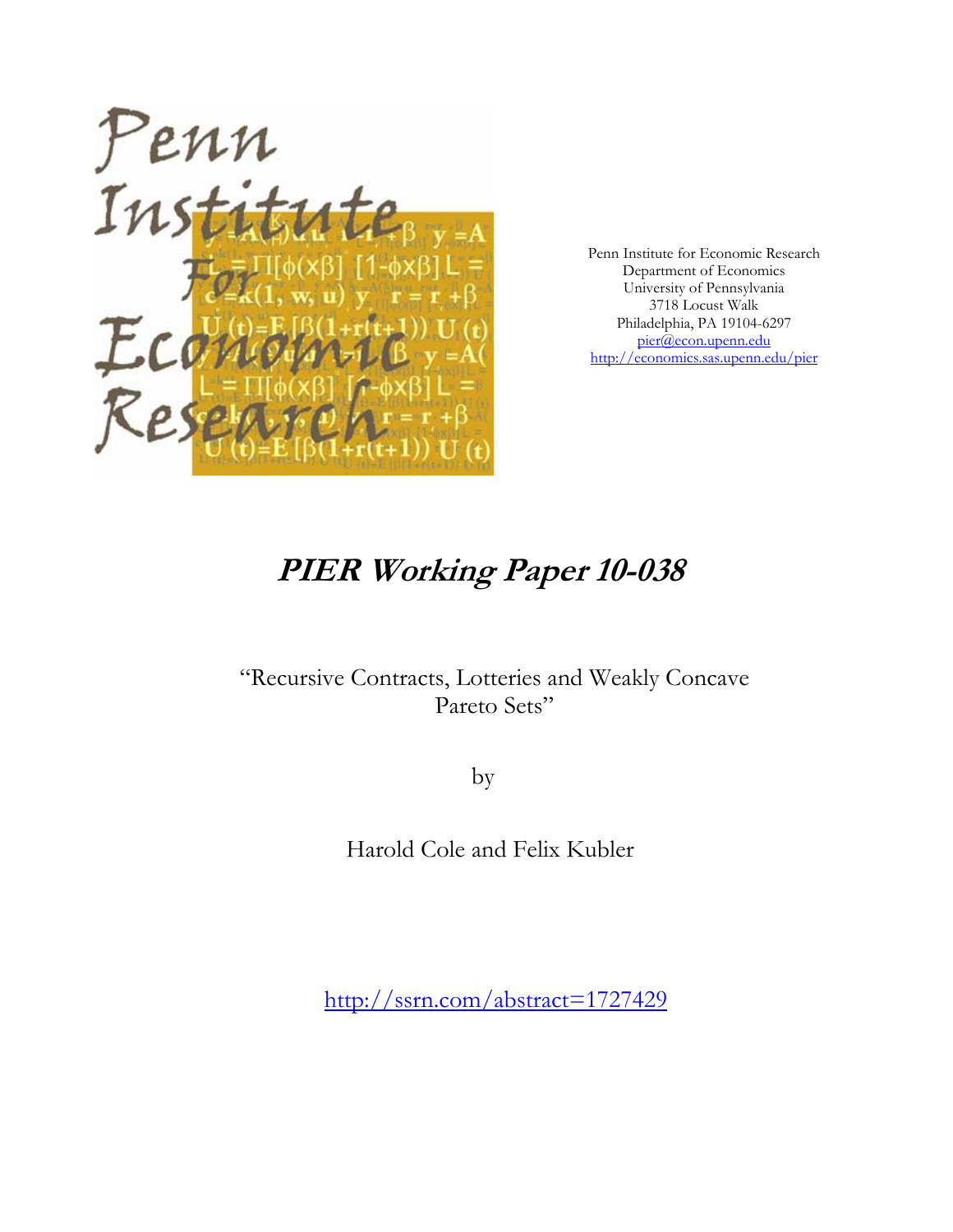## Recursive Contracts, Lotteries and Weakly Concave Pareto Sets

Harold Cole University of Pennsylvania Felix Kubler

University of Zurich

December 15, 2010

#### Abstract

Marcet and Marimon (1994, revised 1998) developed a recursive saddle point method which can be used to solve dynamic contracting problems that include participation, enforcement and incentive constraints. Their method uses a recursive multiplier to capture implicit prior promises to the agent(s) that were made in order to satisfy earlier instances of these constraints. As a result, their method relies on the invertibility of the derivative of the Pareto frontier and cannot be applied to problems for which this frontier is not strictly concave. In this paper we show how one can extend their method to a weakly concave Pareto frontier by expanding the state space to include the realizations of an end of period lottery over the extreme points of a flat region of the Pareto frontier. With this expansion the basic insight of Marcet and Marimon goes through – one can make the problem recursive in the Lagrangian multiplier which yields significant computational advantages over the conventional approach of using utility as the state variable. The case of a weakly concave Pareto frontier arises naturally in applications where the principalís choice set is not convex but where randomization is possible.

Key Words: Recursive Contracting, Recursive Multipliers, Lotteries. JEL: C61, C63,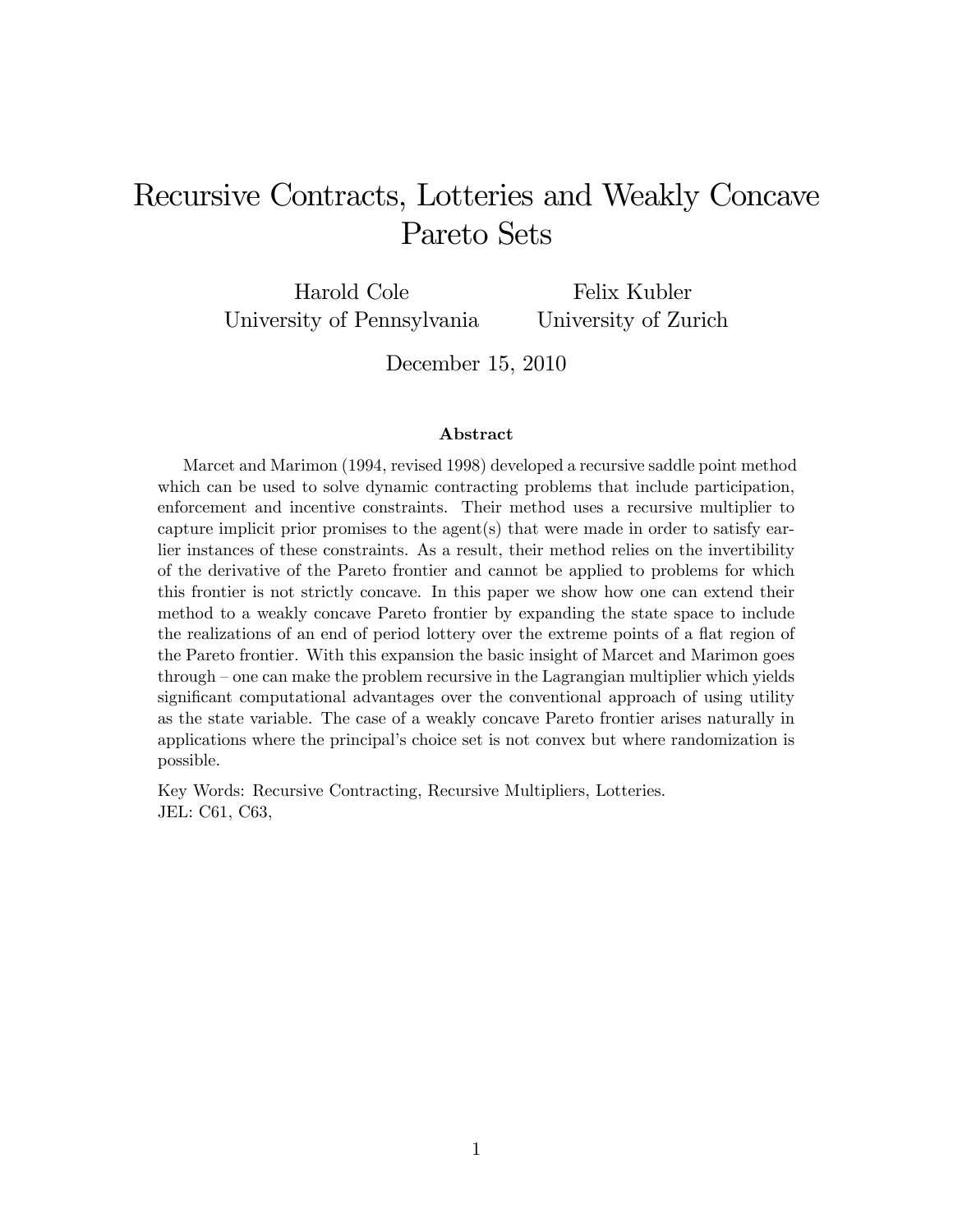### 1 Introduction

Marcet and Marimon (1994, revised 1998), in their still unpublished research memo, developed a recursive saddle point method which can be used to solve dynamic contracting problems that include participation, enforcement and incentive constraints. Their method uses a recursive multiplier to capture implicit prior promises to the agent(s) that were made in order to satisfy earlier (in time) instances of these constraints. Prior to their work, the standard method to recursively solve dynamic contracting problems treated the promised utility of the agent(s) as a state variable, and used this state variable to capture the implicit prior promises. The main advantage of the recursive multiplier is that it allows the conditional date t problem to be solved without reference to the ex ante date t payoff to the agent(s). In contrast, when one uses ex ante utility as a state variable, there is an overall ex ante condition as to the allocation of utility across states in  $t$  that has to hold, and as a result the date t actions and date  $t + 1$  continuation utilities must be simultaneously solved as a block.

This computational advantage has lead to the recursive multiplier approach being widely used; to cite a few examples Marcet and Marimon (1992), Kahn, King and Wolman (2003), Cooley, Marimon and Quadrini (2004) Attanasio and Rios-Rull (2000), Kehoe and Perri (2002), Aiyagari, Marcet, Sargent and Seppala (2002), Atkeson and Cole (2005), Chien, Cole and Lustig (2009). Despite these applications, there remain fundamental issues with respect to the applicability of these methods. Messner and Pavoni (2004) use a simple example to show that if the Pareto frontier is not strictly concave, then these methods can yield policy functions which are not only suboptimal but infeasible. This is because Marcet and Marimon's method relies on the invertibility of the derivative of the Pareto frontier in order to map the recursive multiplier into the promised utility level. The method must fail in the presence of áat spots on the Pareto frontier. Public randomization, which is commonly used in environments with nonconvex constraint sets, naturally generates these flat spots on the Pareto frontier.<sup>1</sup>

In this paper we show how one can deal with a weakly concave Pareto frontier by expanding the state space to include the realizations of an end of period lottery over the extreme points on the Pareto frontier that share a common slope. The basic idea is as follows. It can be shown that the value of the recursive programming problem in Marcet-Marimon is the same as the optimal value of the contracting problem even if there are flat spots on the frontier. The problem is that if for a given value of the multiplier the frontier is flat, the recursive multiplier approach yields a continuum of current actions which solve the Bellman equation. It is then impossible to pick the correct action that is consistent with previous periods' incentive constraints. Our approach identifies those actions in these sets that yield extreme payoffs. In the case of one agent and one principal these are the action that yields the highest payoff to the agent and the action that yields the highest payoff to the principal, i.e. the two extreme points of the flat spot of the Pareto-frontier. We assume that the principal has access to a public randomization device and can pick a lottery over these two

<sup>1</sup>Lotteries naturally arise in environments with incentive constraints, see for example Prescott and Townsend (1984 A and B), or discrete choices, see for example Rogerson (1988), and Cole and Prescott (1997).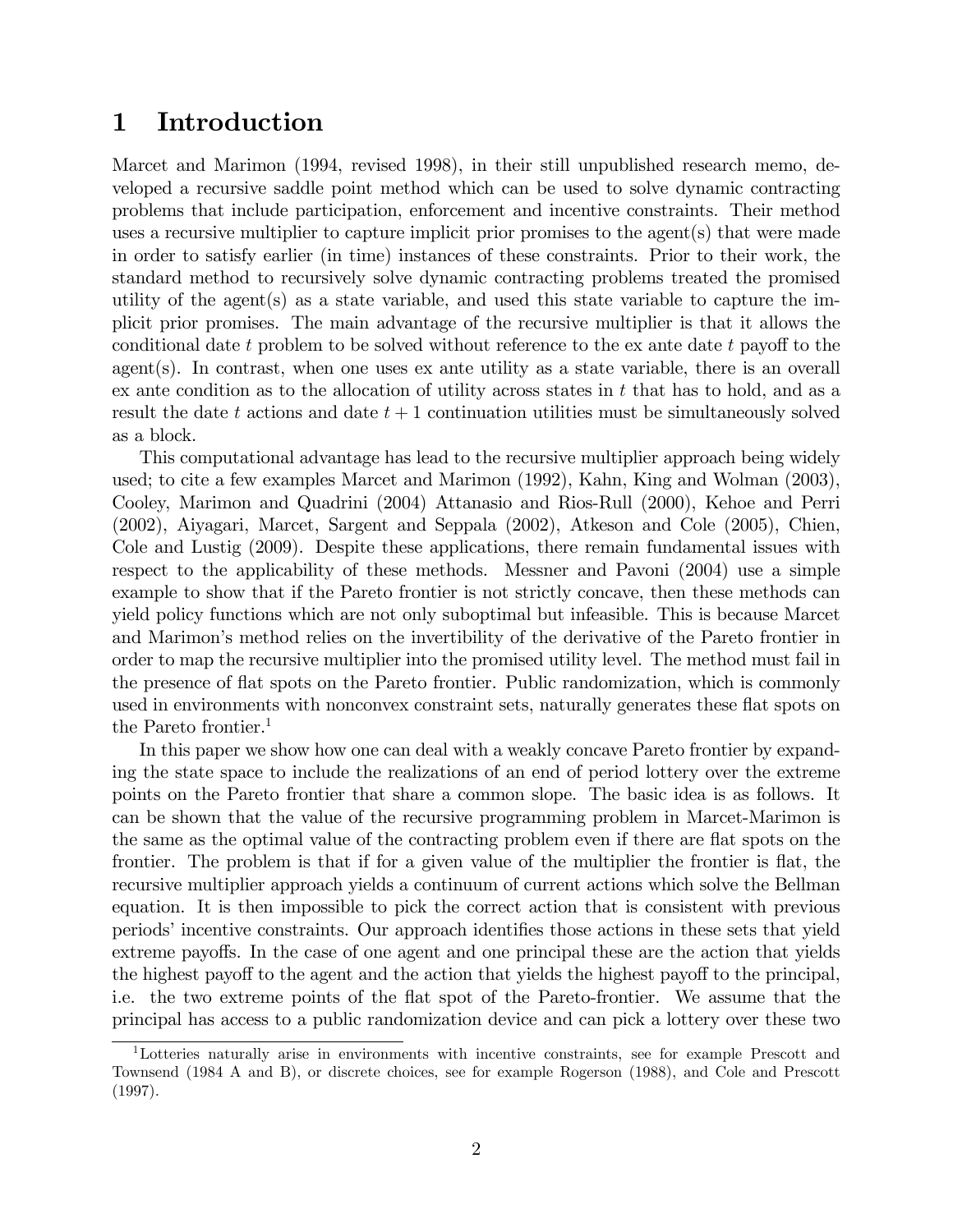extreme points that satisfies last period's incentive constraints. If in the previous period the multiplier identified a strictly concave region of the frontier, this resulting policy clearly yields the optimal value and is feasible. If in the previous period, the multiplier also pointed to a flat spot on the frontier, one again has to identify the extreme points and continue with this until one is at  $t = 0$ , or at a strictly concave region of the frontier.

We discuss the fundamental issue that arises with a Pareto frontier that is not strictly concave, and the nature of our solution to this problem in terms of a simple example which we will solve in detail later in the paper. Consider a simple partnership model in which there is a principal and an agent, and the principal must have the participation of the agent in order to run a project which produces a pie of size 1 every period that can be split between the two of them. Each period the principal gets to choose the amount of the pie he eats,  $a$ , and this implies the amount that the agent eats,  $1 - a$ . The within period reward functions for the principal is  $log(a)$  and for the agent is  $log(1-a)$ . Both are expected utility maximizers and both discount the future at rate  $\beta$ .

The agent has an initial outside opportunity, and then each period draws an outside opportunity. These opportunities put an initial ex ante lower bound on his payo§, which we call the participation constraint, and a conditional lower bound, which we can an incentive constraint. The ex ante outside opportunity which goes into the participation constraint is  $\bar{g}_2 = \frac{1}{1-}$  $\frac{1}{1-\beta} \log(1/5)$ . Assume that in every period there are two states of the world  $s \in \{l, h\}$ which are i.i.d. and equi-probable. The conditional opportunity of the agent depends on the shock,  $\bar{g}_1(l) = \frac{1}{1-\beta} \log(\epsilon)$  and  $\bar{g}_1(h) = \frac{1}{1-\beta} \log(2/3)$ . These opportunities determine the incentive constraint.

We will assume that a is bounded between  $\varepsilon$  and  $1 - \varepsilon$ , where  $\varepsilon$  is a small number that serves to bound the payoffs of the agent and the principal. We will consider two cases: (i) the set of actions a is convex and equal to  $[\varepsilon, 1 - \varepsilon]$ , and (ii) the set of actions is not convex. In the nonconvex case, we will allow for public randomization in order to convexify the set of payoffs.

The Pareto frontier,  $V(G)$ , for this environment are the solutions to the optimal contracting problem for each feasible level of ex ante utility for the agent,  $G$ , where  $V$  is the principal's payoff, and by incentive feasible we mean that the contract satisfies the ex post incentive constraint in every date and state. Because of possibility of public randomization, we let  $\psi(a, s)$  denote a probability distribution over the possible actions, and implicitly de-Öne the Pareto frontier in the following functional equation, which we refer to as the Pareto problem,

$$
V(G) = \max_{\psi(a,s),G(s)} E\left\{ \int_a \log(a) d\psi(a,s) + \beta V(G(s)) \right\}
$$

subject to the ex post incentive constraint (IC)

 $log(1 - a) + \beta G(s) \geq \overline{g}_1(s)$  for all a in the support of  $\psi$  and each s,

and the ex ante participation constraint (PC)

$$
E\left\{\int_a \log(1-a)d\psi(a,s) + \beta G(s)\right\} \ge G.
$$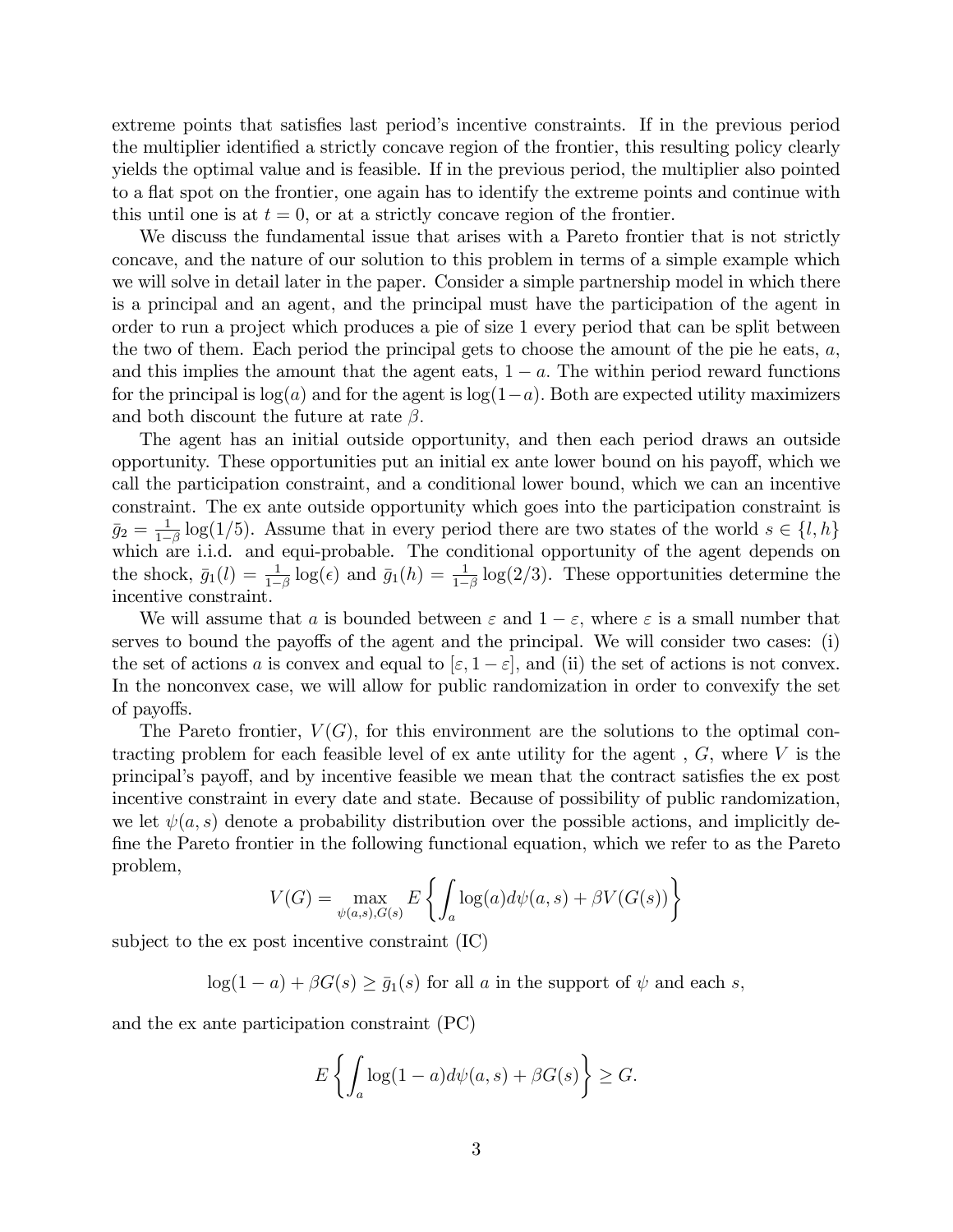The solution to the original contracting problem is generated when we set  $G = \bar{g}_2$ . If the set of possible actions a by the principal is convex, then randomization is degenerate and one can show that the Pareto frontier is strictly concave. However if the action set is not convex, then public randomization may be necessary and as a result the Pareto frontier is weakly concave but not strictly so. It is now easy to explain that in this case the multiplier approach in Marcet and Marimon need not yield the optimal policy.

We will make the following assumptions about the solution to this problem at  $G = \bar{g}_2$ (i.e. when we impose the participation constraint). Assume that the IC binds in state  $s = h$ . Assume that the PC binds and that its shadow value is  $\gamma$ . Clearly the IC cannot bind in state  $s = l$  since the bound is the lowest feasible transfer to the agent. If we denote the multiplier on the IC constraint by  $\lambda(s)$ .

If the action set is convex there will be a unique action in the support of  $\psi$ ,  $a(s)$ , and  $V(G)$  is strictly concave. Moreover, at the solution

$$
\frac{1}{a(l)} = \gamma \frac{1}{1 - a(l)},
$$

$$
V'(G(l)) = \gamma,
$$

$$
\frac{1}{a(h)} = (\gamma + \lambda(h)) \frac{1}{1 - a(h)},
$$

and

$$
V'(G(h)) = -(\gamma + \lambda(h)).
$$

And, these conditions uniquely determined the solution given the multipliers  $\gamma$ ,  $\lambda(l)$  and  $\lambda(h)$ .

Now consider the Social Planning problem associated with this Pareto problem. Recall that the Pareto-frontier is described by  $V(G)$  and that  $\gamma$  is the welfare weight for the principal that is implied by the participation constraint. The social planning problem is then given by

$$
\max_{\psi(a,s),G(s)} E_s \left\{ \int_a \log(a) d\psi(a,s) + \beta V(G(s)) + \gamma \left[ \int_a \log(1-a) d\psi(a,s) + \beta G(s) \right] \right\}
$$

subject to the incentive constraint. In the case in which the action set is convex, and hence the Pareto frontier is strictly concave, the solution to this problem is unique and will satisfy the same optimality conditions as the Pareto problem with  $G = \bar{q}_2$ . Hence, the solution to the social planning problem will correspond to the solution to the planning problem, and the payoff to the agent is uniquely determined by his weight in the social planning problem.

In the case in which the action set is not convex, and hence the Pareto frontier is not necessarily strictly concave, this correspondence need not hold precisely because the payoff to the agent is not uniquely determined by his social planning weight. For example, assume that in the solution to the original problem  $G(l)$  lay on a linear portion of the Pareto frontier. It follows then that the value of the social planning problem doesn't change if we vary  $G(l)$ along its linear portion since the V and G trade-off is exactly  $-\gamma$ , which is the weight in the social planning problem. Or, for another example, assume that in the original problem the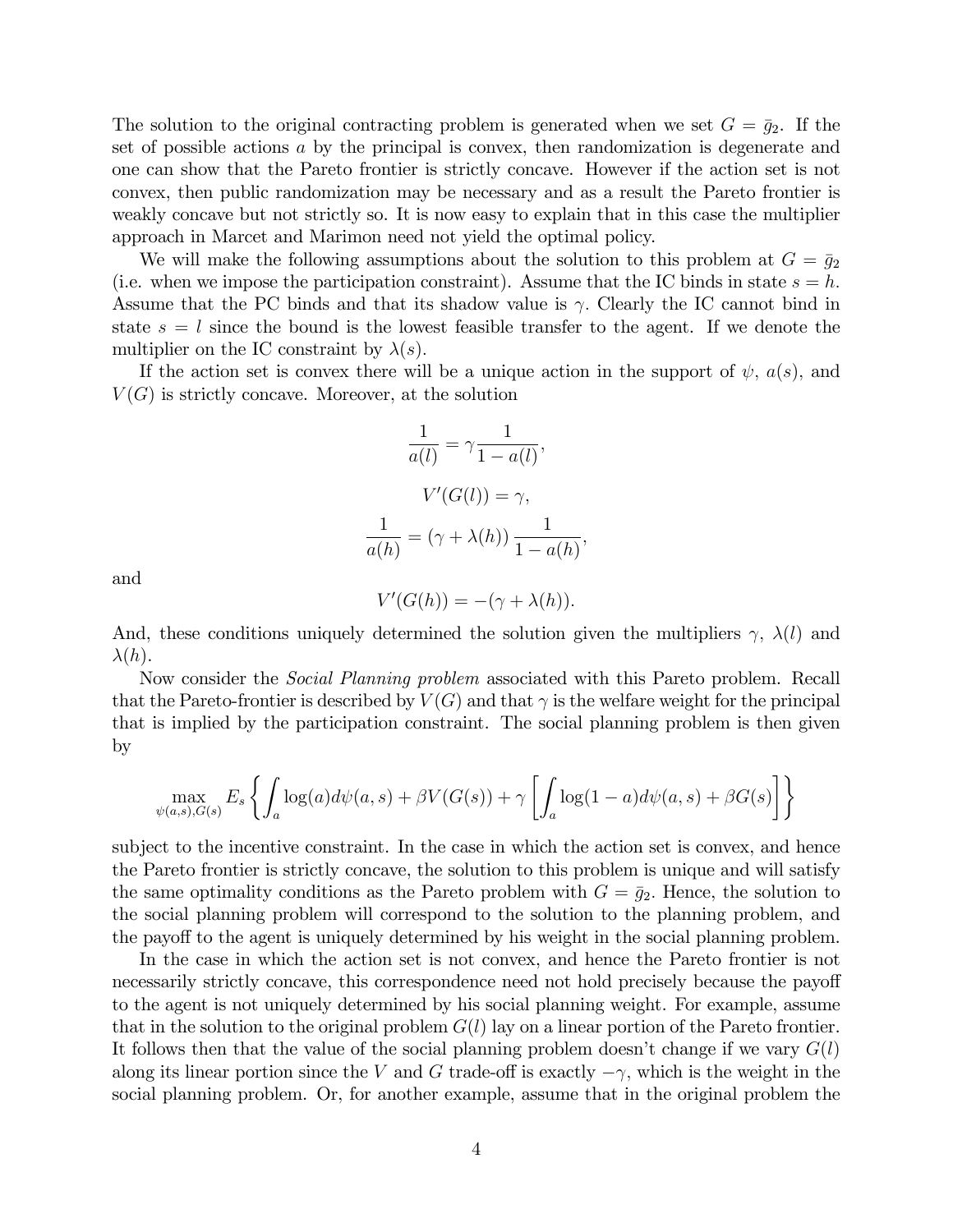randomization in the low state was not degenerate, and we were randomizing over  $a_1$  and  $a_2$ . Then, it must be the case that

$$
\log(a_1) + \gamma \log(1 - a_1) = \log(a_2) + \gamma \log(1 - a_2),
$$

and any randomization over these two points can be part of a solution to the social planning problem. Hence, the payoff to the agent is not uniquely determined by his weight in the social planning problem. These example illustrate than when the Pareto frontier is not strictly concave, there can be solutions to the social planning problem in which the PC constraint is violated or is slack. Of course the solution set will also include the solution to the planning problem.

If we consider the Lagrangian associated with our Social Planning problem,

$$
\max_{\psi(a,s),G(s)} E\left\{ \begin{array}{c} \int_a \log(a)d\psi(a,s) + \beta V(G(s)) + \gamma \left[ \int_a \log(1-a)d\psi(a,s) + \beta G(s) \right] \\ \int_a \lambda(a,s) \left[ \log(1-a) + \beta G(s) - \bar{g}_1(s) \right] d\psi(a,s) \end{array} \right\}
$$

these same issues will arise. The Lagrangian for the social planning problem will pick out the correct  $[\psi(a, h), G(h)]$  because of the requirement that the IC hold with equality if  $\lambda(h) > 0$ , which it is. However the PC may not hold with equality in the solution to the either the Social Planning problem or its associated Lagrangian problem.

A recursive saddlepoint methodology uses the sum of the past multipliers on the PC and IC constraints in a dynamic optimization problem as the state variable to determine the relative treatment of the principal and the agent. Now the problem becomes even worse. In the solution to the social planning problem  $V'(G(s)) = -[\gamma + \lambda(s)]$ . Since both  $G(l)$  and  $G(h)$  could fall on on linear portions of the Pareto frontier, this condition is not sufficient to uniquely determine either of these continuation payoffs for the agent. Hence it cannot ensure that either the PC or the IC conditions hold as equalities which they must in the true solution given our assumptions. Of course the set of possible solutions to this problem will contain the true solution. However, since the value  $V(G) + [\gamma + \lambda(s)] G$  is the same for all G such that  $V'(G(s)) = -[\gamma + \lambda(s)]$ , the lack of strict concavity of the Pareto Problem is a problem for the policy functions and not the value of the solution.

One simple way around this problem is to appropriately randomize over extreme points in the solution set to the social planning problem. To illustrate how this works, let  $A(s)$ denote the set of  $\{a(s), G(s)\}\$  pairs that are solutions to

$$
\max_{a(s),G(s)} \log(a(s)) + \beta V(G(s)) + (\gamma + \lambda(s)) [\log(1 - a) + \beta G(s)].
$$

Let

$$
G^{H}(s) = \max_{\{a,G\} \in A(s)} \log(1-a) + \beta G
$$
  

$$
G^{L}(s) = \min_{\{a,G\} \in A(s)} \log(1-a) + \beta G,
$$

Let  $\pi(s)$  denote the conditional probability of the agent getting the lowest optimal payoff and  $1 - \pi(s)$  of getting the highest payoff. In this case conditional expected the payoff of the agent is

$$
\pi(s)G^{L}(s) + (1 - \pi(s))G^{H}(s),
$$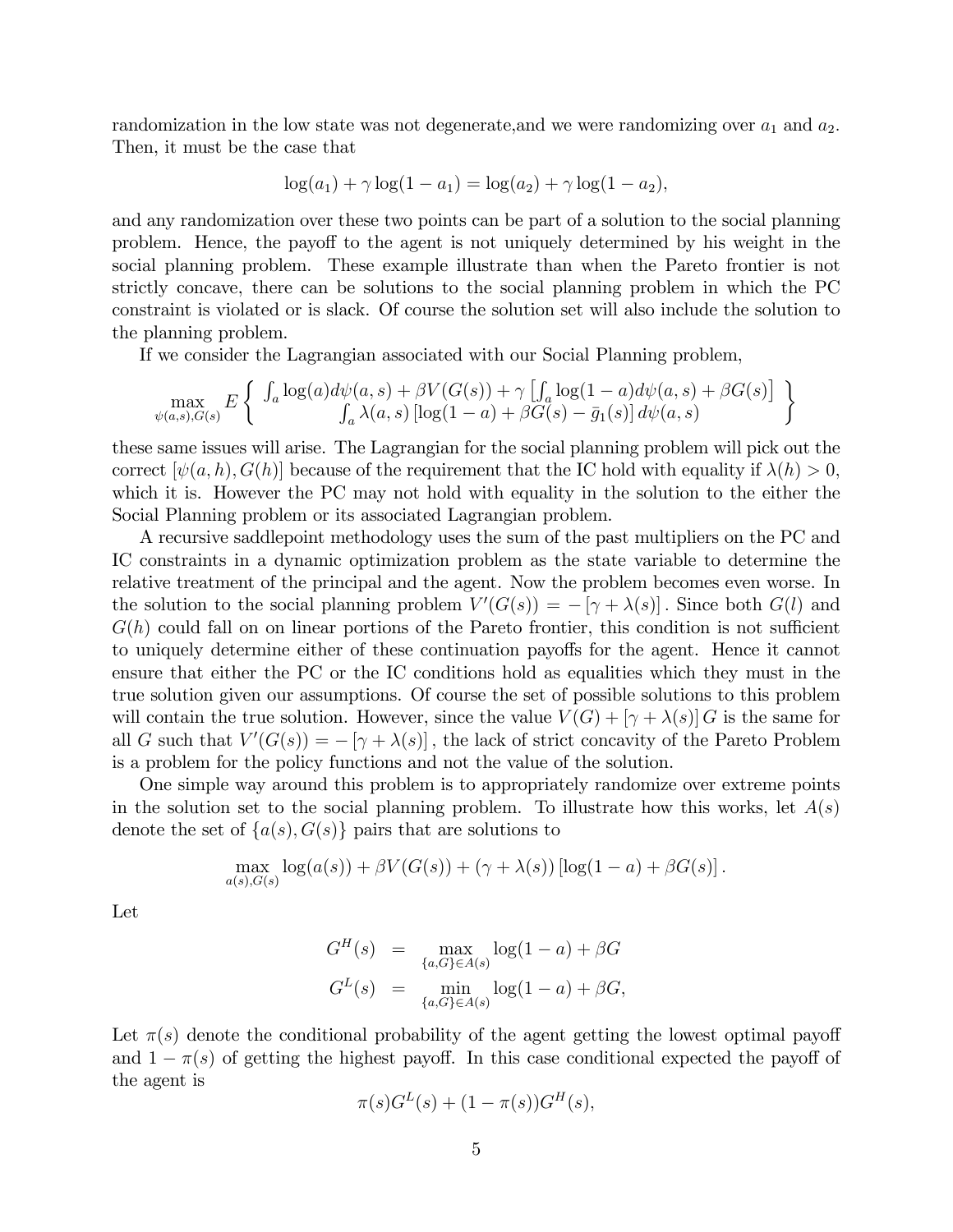and the principal is

$$
\pi(s)V(G^{L}(s)) + (1 - \pi(s))V(G^{H}(s)).
$$

By choosing  $\pi(l)$  and  $\pi(h)$  appropriately, we can ensure that these conditional payoffs are such that both the PC and the IC hold as equalities. Under this resolution the state space tomorrow becomes  $(s', \gamma + \lambda(s), \pi(s))$ , where s' is tomorrow state, and this is sufficient to generate a correct policy choice.

In the dynamic problem that we will consider below this randomization is with respect to the selection of the continuation payoff and hence can be done at the end of the period. As a result the state space that we will use will be even simpler since it will be  $(s', \gamma + \lambda, i = L)$ or  $H$ ; that is, we will include an indicator of which element of the extreme points in the solution set will be used.

The rest of the paper is organized as follows. In Section 2 we describe the general contracting problem. In Section 3 we explain the recursive multiplier approach from Marcet and Marimon and give a simple example to illustrate that without strict concavity this approach cannot yield the correct policy. In Section 4 we describe our solution to the problem and link it to the promised utility approach. Section 5 revisits the example from the introduction. In Section 6 we argue that more complicated problems can easily be solved numerically with our method.

### 2 The general problem

Assume the exogenous shock  $(s_t)$  follows a finite Markov chain with transition  $\Pi$  and support  $S = \{1, ..., S\}$ . Each period the principal randomizes over a compact action set  $\mathcal{A} \subset \mathbb{R}^n$ to simplify the notation and in anticipation of our results below we assume without loss of generality that he chooses a *simple* probability distribution (i.e. a distribution with finite support)  $\psi_t : \mathcal{A} \to \mathbb{R}_+$ ,  $\psi_t \in \Psi$ . The choice can depend on the history of realized shocks and realized actions, i.e.  $\psi_t = \psi(h^{t-1}, s_t)$  where  $h^{t-1} = (s_0, a_0, \dots s_{t-1}, a_{t-1})$ . In a slight abuse of notation we write  $\Psi^{\infty}$  to denote the space of all (history-dependent) sequences. We denote the support of  $\psi_t$  by  $\text{supp}(\psi_t) = \{a \in \mathcal{A} : \psi_t(a) > 0\}$ . Note that the space of all simple probability distribution forms a vector space and convexity is well defined.

It is useful to denote by  $\Pi_t^{\psi}$  $t<sup>\psi</sup>(h<sup>t+n</sup>)$  the conditional probability of history  $h<sup>t+n</sup>$ , given history  $h^t$  and a choice  $(\psi_t) \in \Psi^{\infty}$ . We assume that there is a fixed initial probability distribution over the shock in period 0,  $s_0$  and  $E_{-1}$  denotes the expectation under this distribution. We write the expectation of a function  $f(.)$  that depends on the realized  $a_{t+n}$  as

$$
E_t^{\psi}(f(a_{t+n})) = \sum_{h^{t+n} \in \text{supp}(\Pi_t^{\psi})} \Pi_t^{\Psi}(h^{t+n}) f(a_{t+n}(h)).
$$

We use  $E_{t-1,s_t}$  for the expectation conditional on a history  $h^{t-1}$  and a realized shock  $s_t - E_{s_0}$ denotes the expectation conditional on a realized first period shock,  $s_0$ .

The physical state, x, realizes in a compact subset of Euclidean space  $\mathcal{X} \subset \mathbb{R}^m$  and depends on last periods' realized action, last periods's state and last period's realized shock but not on the current shock (for our approach, it is trivial to also let the state depend on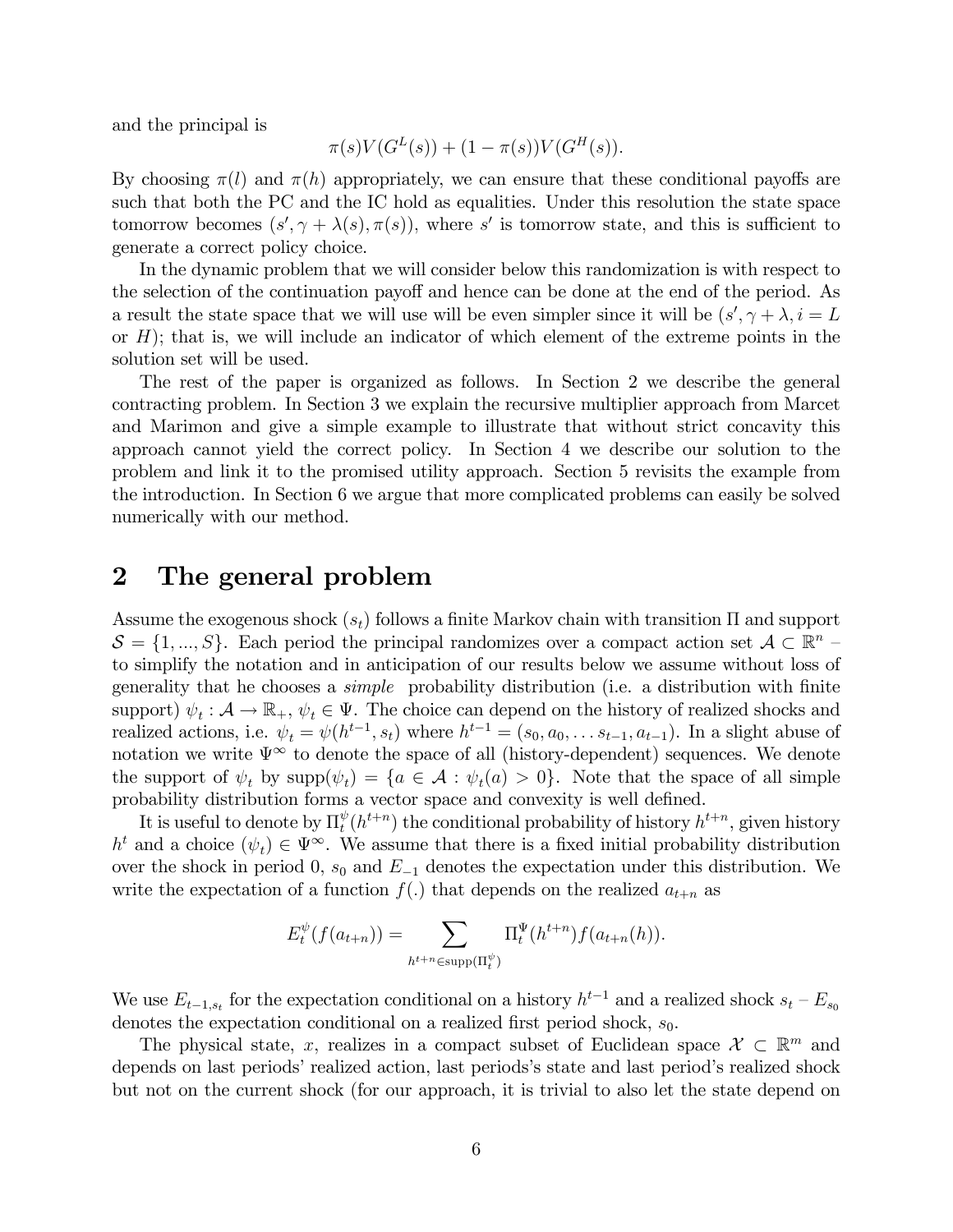the current shock, but this adds little to the economics of the model), i.e. the law of motion for  $x_t$  is given by  $x_{t+1} = \zeta(x_t, a_t, s_t)$ .

There are I agents,  $i = 1, ..., I$ . The principal can randomize over the actions, but for each agent  $i = 1, ..., I$  the incentive constraint  $(IC_i)$  is assumed to hold conditional on each realized action. The participation constraint  $(PC<sub>i</sub>)$ , on the other hand, only has to hold ex ante, before either shock or actions are realized.

Our contracting problem then can be written in sequence form as

$$
\max_{(\psi_t) \in \Psi^{\infty}} E_{-1}^{\psi} \sum_{t=0}^{\infty} \beta^t r(x_t, a_t, s_t) \text{ subject to}
$$
 (1)

$$
x_{t+1} = \zeta(x_t, a_t, s_t) \tag{2}
$$

$$
p(x_t, a_t, s_t) \ge 0, \quad \forall a_t \in \text{supp}(\psi_t)
$$
\n
$$
(3)
$$

$$
g^{i}(x_{t}, a_{t}, s_{t}) + E_{t}^{\psi} \sum_{n=1}^{\infty} \beta^{n} g^{i}(x_{t+n}, a_{t+n}, s_{t+n}) \geq \bar{g}_{1}^{i}, \ \forall i = 1, ..., I, \ \forall a_{t} \in \text{supp}(\psi_{t}) \tag{4}
$$

$$
E_{-1}^{\psi} \sum_{t=0}^{\infty} \beta^t g^i(x_t, a_t, s_t) \ge \bar{g}_2^i, \forall i = 1, ..., I
$$
 (5)

$$
x_0 \text{ given } . \tag{6}
$$

$$
(6)
$$

For consistency, we assume that for all  $(x, a, s) \in \mathcal{X} \times \mathcal{A} \times \mathcal{S}$ ,  $\zeta(x, a, s) \in \mathcal{X}$  whenever  $p(x, a, s) \geq 0$ . It is useful to combine constraints (2) and (3) – for a fixed  $x_0$ , we write  $x_t = x(h^{t-1})$  to denote the state at t resulting from history  $h^{t-1}$  as well as  $\mathcal{A}(h^{t-1}, s_t)$  to be the set of all actions satisfying (3) given  $x(h^{t-1})$  and the current shock  $s_t$ . Since the space of exogenous shocks is assumed to be finite, we frequently write  $r_s(x, a)$  instead of  $r(x, a, s)$  and  $g_s^i(x, a)$  instead of  $g^i(x, a, s)$ . To simplify notation we sometimes use  $g^0$  to denote the reward function of the principal, i.e.  $g^0(x, a, s) \equiv r(x, a, s)$ . In general we could let the outside option in the (IC) constraint,  $\bar{g}_1^i$  depend on the shock s. It will be easy to see that this does not change our analysis, we just drop the dependence to simplify notation.

We make the following assumptions on the fundamentals.

#### Assumption 1

- 1. The reward functions  $r_s : \mathcal{X} \times \mathcal{A} \to \mathbb{R}$  and the constraint functions  $g_s^i : \mathcal{X} \times \mathcal{A} \to \mathbb{R}$ are continuous and bounded (both from below and above) for all shocks  $s \in \mathcal{S}$ .
- 2. There is discounting, i.e.  $\beta \in (0,1)$ .
- 3. There is an  $\epsilon > 0$  such that for each initial condition  $(x_0) \in \mathcal{X}$  there exists an action  $(\psi_t)$  such that for all agents  $i = 1, ..., I$ ,

$$
\inf_{h^{t-1}, s_t, a_t \in \text{supp}(\psi_t)} \left[ g^i(x_t, a, s_t) + E_t^{\psi} \sum_{n=1}^{\infty} \beta^n g^i(x_{t+n}, a_{t+n}, s_{t+n}) - \bar{g}_1^i \right] > \epsilon
$$

and

$$
E_{-1}^{\psi} \sum_{t=0}^{\infty} \beta^t g^i(x_t, a_t, s_t) - \bar{g}_2^i > \epsilon.
$$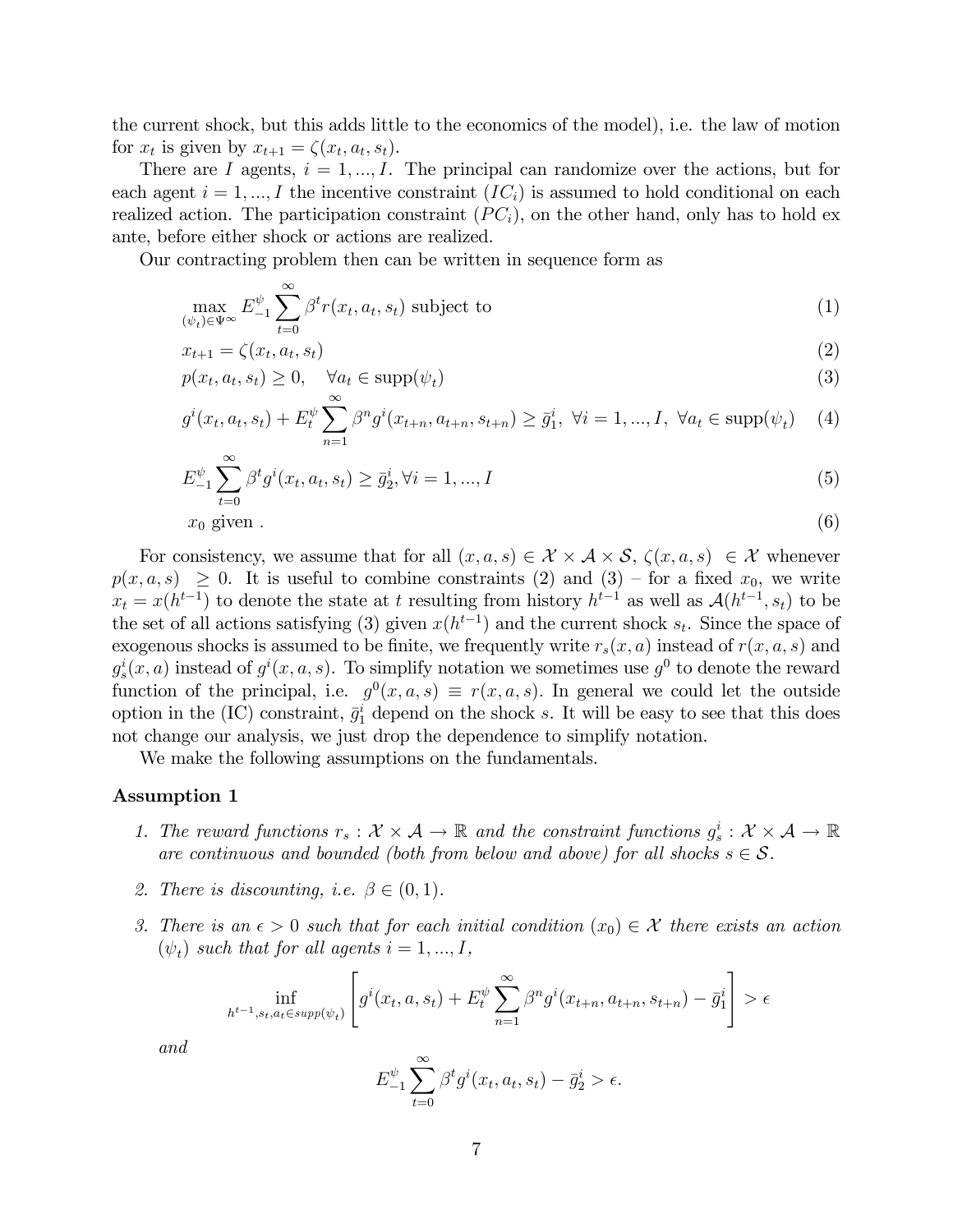Assumption 1.1 is perhaps stronger than needed. Assumption 1.2 and the Slater condition 1.3 are standard. Condition 1.3 can of course be rewritten in terms of non-randomized actions.

### 3 The social planning problem

In this section, we disregard the participation constraint (5) and focus on a social planner's problem for given welfare weights. Without the participation constraint the plannerís problem can be divided into  $S$  subproblems, one for each initial shock. To solve the original problem the welfare weight  $\gamma$  needs to be chosen to ensure that this constraint holds, i.e. becomes the initial multiplier on the participation constraint.

#### 3.1 Non-recursive formulation

For a given choice of  $(\gamma_1, \ldots, \gamma_I) \in \Gamma = [0, \infty)^I$ , for a given  $s_0$  and for an admissible state  $x_0 \in \mathcal{X}$ , define the social planner's problem (in sequence form) as

$$
\max_{(\psi_t) \in \Psi^{\infty}} E_{s_0}^{\psi} \left[ \sum_{t=0}^{\infty} \beta^t \left( r(x_t, a_t, s_t) + \sum_{i=1}^I \gamma_i g^i(x_t, a_t, s_t) \right) \right] \text{ subject to}
$$
\n
$$
\text{supp}(\psi_t) \subset \mathcal{A}(h^{t-1}, s_t) \text{ for all } h^{t-1}, s_t
$$
\n
$$
g^i(x_t, a_t, s_t) + E_t^{\psi} \sum_{n=1}^{\infty} \beta^n g^i(x_{t+n}, a_{t+n}, s_{t+n}) \ge \bar{g}_1^i \quad \forall a_t \in \text{supp}(\psi_t), \forall t, \forall i
$$
\n
$$
(7)
$$

#### 3.1.1 The Lagrangian

It is useful to introduce the Lagrangian for this problem and to write

$$
L\left((\lambda_t^i), (\psi_t); (\gamma_i), x_0, s_0\right) = E_0^{\psi} \sum_{t=0}^{\infty} \beta^t
$$
\n
$$
\left(r(x_t, a_t, s_t) + \sum_{i=1}^I \left(\gamma_i g^i(x_t, a_t, s_t) + \lambda_{t, a_t}^i \left(\sum_{n=0}^{\infty} \beta^n g(x_{t+n}, a_{t+n}, s_{t+n}) - \bar{g}_1^i\right)\right)\right).
$$
\n(8)

Note that for given  $(\lambda_t)$  this function is concave in  $\psi$  and the constraint set  $\{(\psi_t)$ :  $\text{supp}(\psi_t) \subset \mathcal{A}(h^{t-1}, s_t)$  for all  $h^{t-1}, s_t$  is a convex set. Therefore, it is standard to show (e.g. Luenberger (1969, Theorem 2, page 221)) that if there exist  $(\psi_t)^*$  with supp $(\psi_t^*) \subset$  $\mathcal{A}(h^{t-1}, s_t)$  for all  $h^{t-1}, s_t$  and a  $(\lambda_t)^* \geq 0$  that satisfy

$$
L((\lambda_t), (\psi_t)^*) \ge L((\lambda_t)^*, (\psi_t)^*) \ge L((\lambda_t)^*, (\psi_t))
$$
\n(9)

for all  $(\lambda_t) \geq 0$  and all  $(\psi_t)$  with  $\text{supp}(\psi_t) \subset \mathcal{A}(h^{t-1}, s_t)$  for all  $h^{t-1}, s_t$  then  $(\psi_t)^*$  is a solution to the original problem (7)). The results in Rustichini (1998) and Dechert (1982) imply that under our assumptions (1)-(3) there exists such a saddle point with the sequences  $(\lambda_t)^*$  being bounded.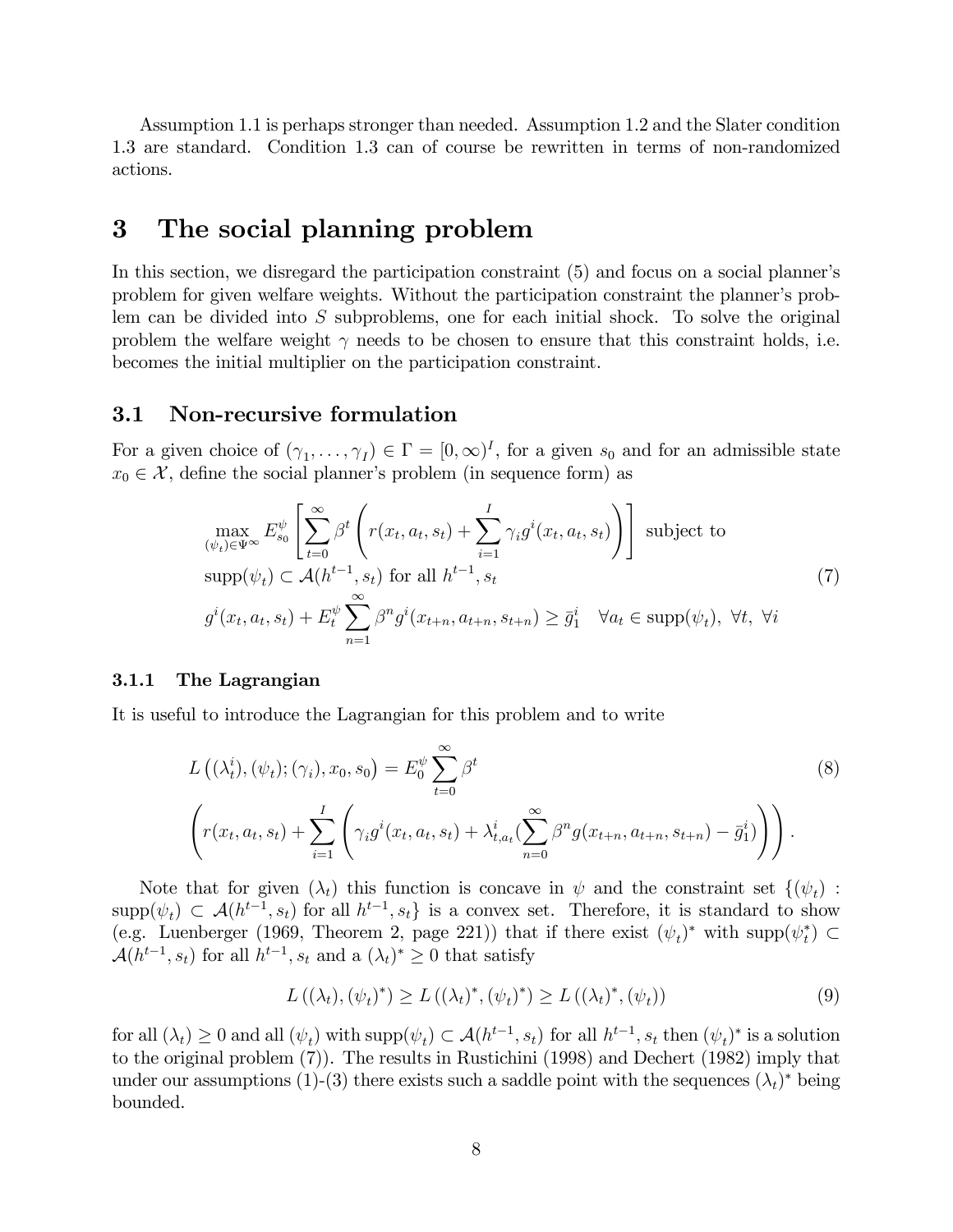### 3.2 Recursive multiplier formulation

We now define a functional equation similar to the one in Marcet and Marimon (1994) and prove that the value-function of the problem gives the value of the social planner's problem. The following functional equation defines the social planning problem in recursive multiplier form

$$
F(\gamma, x, s) = \sup_{\psi \in \Psi} \inf_{\lambda \ge 0} \sum_{a \in \text{supp}(\psi)} \psi(a)
$$
  
\n
$$
\left[ r(x, a, s) + \sum_{i=1}^{I} (\gamma^i g^i(x, a, s) + \lambda_a^i (g^i(x, a, s) - \bar{g}_1^i)) + \beta E_s F(\gamma + \lambda_a, x', s') \right]
$$
  
\nsubject to  
\n
$$
x' = \zeta(x, a, s)
$$
  
\n
$$
p(x, a, s) \ge 0, \quad \forall a \in \text{supp}(\psi).
$$
\n(10)

The following theorem guarantees the existence of a unique solution.

**Theorem 1** The functional equation  $(10)$  has a unique solution in the space of bounded functions  $F_s : [0, \infty) \times \mathcal{X} \to \mathbb{R}, s \in \mathcal{S}$ .

The main problem in proving the theorem is to bound the multipliers  $\lambda$ . For this we need to first consider a slightly different problem: For a given  $\lambda$  and for bounded functions  $f: ([0,\infty) \times \mathcal{X})^S \to \mathbb{R}$  define the operator

$$
T_{\bar{\lambda}}(f) = \max_{\psi \in \Psi} \min_{\lambda \in [0,\bar{\lambda}]^I} \sum_{a \in \text{supp}(\psi)} \psi(a)
$$
  

$$
\left[ r(x, a, s) + \sum_{i} (\gamma^i g^i(x, a, s) + \lambda_a^i (g^i(x, a, s) - \bar{g}_1^i)) + \beta E_s f(\gamma + \lambda_a, x') \right]
$$
  
subject to  

$$
x' = \zeta(x, a, s)
$$
  

$$
p(x, a, s) \ge 0, \quad \forall a \in \text{supp}(\psi),
$$

where  $E_s f = \sum_{s'} \pi(s, s') f_{s'}$ . By Assumption 1.1. and for a given  $\bar{\lambda}$ , clearly  $T_{\bar{\lambda}}$  maps bounded functions into bounded functions.

Therefore it is easy to proof the following lemma.

**Lemma 2** The operator  $T_{\overline{\lambda}}$  has a unique fixed point in the (Banach) space of bounded functions.

**Proof.** We apply the contraction mapping theorem and verify Blackwell's sufficient conditions monotonicity (M) and discounting (D) (see e.g. Stokey and Lucas (1989), Theorem 3.3).

(M) Given bounded  $f^1$  and  $f^2$  with  $f^1(\gamma, x) \leq f^2(\gamma, x)$  for all  $(\gamma, x)$ , let  $(\psi^1, \lambda^1)$  be the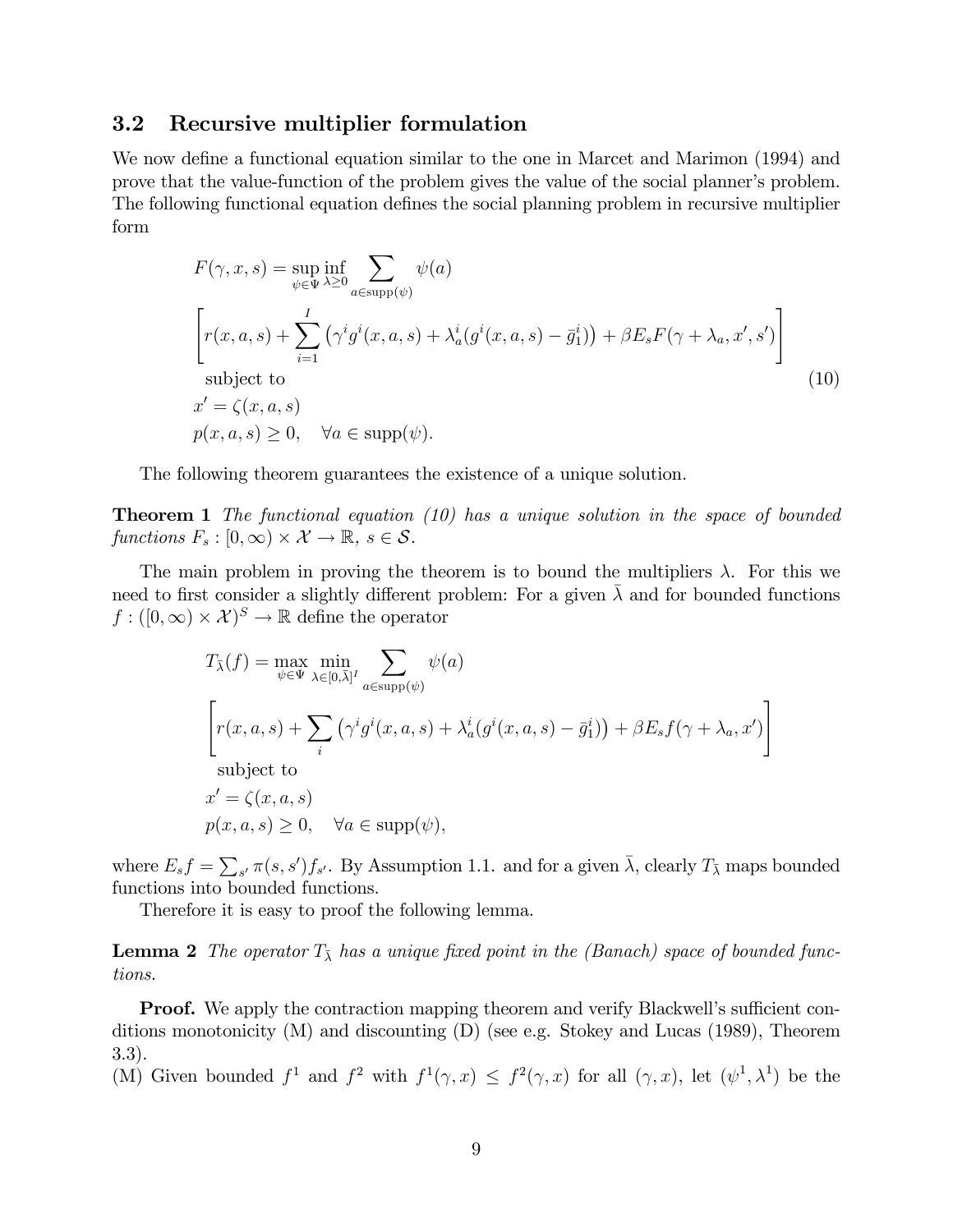max-minimizer of  $T_{\overline{\lambda}} f^1(\gamma, x)$  Clearly,

$$
T_{\bar{\lambda}} f^1(\gamma, x) \le \min_{\lambda \in [0, \bar{\lambda}]^I} \sum_{a \in \text{supp}(\psi^1)} \psi^1(a)
$$
  

$$
\left[ r(x, a, s) + \sum_i (\gamma^i g^i(x, a, s) + \lambda_a^i (g^i(x, a, s) - \bar{g}_1^i)) + \beta E_s f^2(\gamma + \lambda_a, x') \right]
$$
  

$$
\le T_{\bar{\lambda}} f^2(\gamma, x).
$$

(D) Just substituting in yields  $T_{\bar{\lambda}}(f + a) = T_{\bar{\lambda}}(f(\gamma, x) + a) = T_{\bar{\lambda}}f + \beta a. \Box$ 

We can now prove the theorem by letting  $\bar{\lambda}$  become sufficiently large and showing that the constraint never binds.

**Proof of Theorem 1** Since the problem in the functional Equation (10) is convex, it suffices to show that for sufficiently large  $\bar{\lambda}$  the constraint  $\lambda_a(h^t) \leq \bar{\lambda}$  can never be binding. Let  $\epsilon$  be as in Assumption 1.3. Define  $d = \frac{1}{1-\epsilon}$  $1-\beta$  $(\sup_{x,a,s} r(x,a,s) - \inf_{x,a,s} r(x,a,s))$  and let  $\bar{\lambda} = 2 \frac{d}{\epsilon}$ . Suppose at some state  $(x, s) \in \mathcal{X} \times \mathcal{S}$  and some  $\gamma \geq 0$  the constraint is binding. By Assumption 1.3 there exists a policy which yields a total reward of at least 2d. But for  $\lambda = 0$ , the value of total reward is smaller and hence  $\lambda$  cannot be the minimizing choice of  $\lambda$ .  $\Box$ 

Having established the existence of a solution of the functional equation (10) raises the question how this solution relates to the solution of the original problem. This turns out to be somewhat intricate.

### 3.3 Policy- and value-functions

Unfortunately, while the value function  $F$  is well defined and continuous, the set of arguments that maximize  $F$  might contain infinitely many solutions. While it is true that if a solution to original saddle point problem exists that this also solves (9), the converse is false, in the sense that there can be many solutions to (9) that do not solve the saddle point problem. This was first observed by Messner and Pavoni (2004). The problem has nothing to do with infinite horizon or uncertainty but is simply caused by the fact that one cannot recover policies from correspondences in a min-max problem. One can illustrate the problem with a trivial two period example.

#### 3.3.1 Simple example

Suppose we want to solve the following problem

$$
V = \max_{(a_1, a_2) \in [0, 1]^2} -a_1 - a_2
$$
 subject to  

$$
a_1 + a_2 \ge 1
$$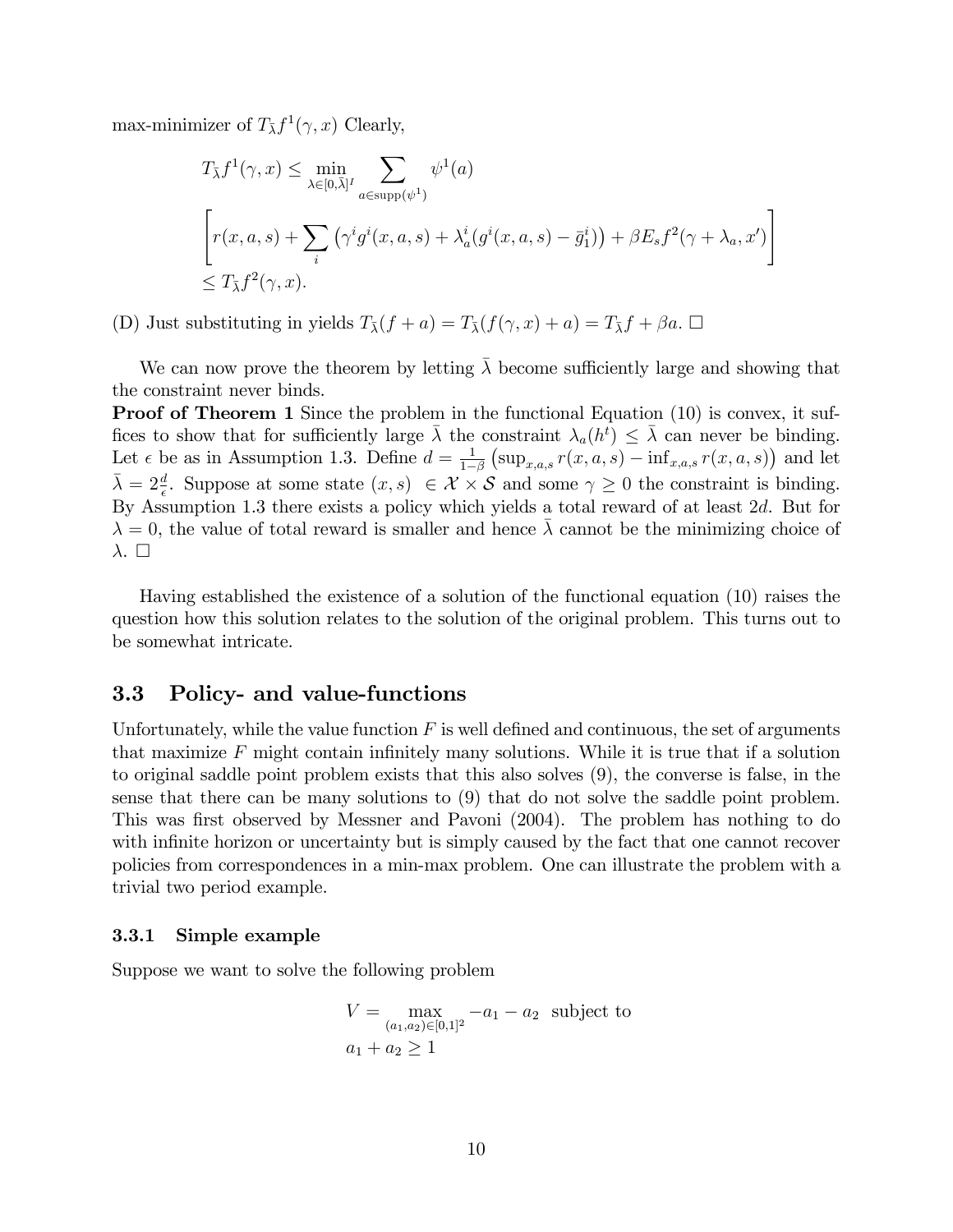The value of the corresponding Lagrangian, can be obtained recursively (or by backward induction). We can write

$$
V_2(\lambda) = \max_{a_2 \in [0,1]} (-a_2 + \lambda a_2)
$$
  
\n
$$
V_1 = \max_{a_1 \in [0,1]} \min_{\lambda \ge 0} (-a_1 + \lambda(a_1 - 1) + V_2(\lambda))
$$

and get the correct value of the saddle point

$$
V_1 = \max_{(a_1, a_2) \in [0, 1]^2} \min_{\lambda \ge 0} (-a_1 - a_2) + \lambda(a_1 + a_2 - 1).
$$

However, one cannot recover the correct policies from this if one takes the Lagrange multiplier as a state variable: The correspondence solving the problem in the second period is given by

$$
a_2(\lambda) = \arg \max_{a_2 \in [0,1]} (-a_2 + \lambda a_2) = \begin{cases} 0 & \lambda < 1 \\ [0,1] & \lambda = 1 \\ 1 & \lambda > 1. \end{cases}
$$

So clearly, one element of the recursive problem's argmax is  $a_1 = 1/2$ ,  $\lambda = 1$  and  $a_2 = 0$ . But this is not a feasible point. Another element of the recursive problem's solution is  $a_1 = 1/2, \lambda = 1$  and  $a_2 = 1$ . This is a feasible point, but obviously suboptimal.

So clearly, the recursive formulation has solutions which are infeasible and has solutions that are feasible but suboptimal. However note that in the above problem the solution to the optimization problem is in the correspondence of possible solutions to the recursive formulations.

A somewhat unrelated notational issue concerns how to properly define the arguments of a max-min problem. If we consider the original problem

$$
\max_{(a_1,a_2)\in[0,1]^2} \min_{\lambda\geq 0} (-a_1 - a_2) + \lambda(a_1 + a_2 - 1),
$$

then in the solution  $\lambda$  is implicitly a function of the action  $(a_1, a_2)$ , where this function is

$$
\lambda(a) = \begin{cases} \infty & \text{if } a_1 + a_2 < 1 \\ 1 & \text{if } a_1 + a_2 = 1 \\ 0 & \text{if } a_1 + a_2 > 1 \end{cases}
$$

;

and this function serves to enforce the constraint. In this case,  $a_1 \in [0, 1]$  and  $a_2 = 1 - a_1$  is a solution to this problem and the value of the multiplier at the solution is of course  $\lambda = 1$ . However, if the we consider the min-max version of this problem,

$$
\min_{\lambda \ge 0} \max_{(a_1, a_2) \in [0, 1]^2} (-a_1 - a_2) + \lambda (a_1 + a_2 - 1),
$$

then  $\lambda = 1$ ,  $a_1 \in [0, 1]$  and  $a_2 = 1 - a_1$  is a solution to this problem but it is not the only one. In particular, with  $\lambda = 1$  any choices of  $a_1$  and  $a_2$  are solutions to the problem, including  $a_1 = a_2 = 1$  and  $a_1 = a_2 = 0$ . Hence, one cannot enforce the constraint in a min-max version of the problem. With convexity, we can apply the max-min theorem and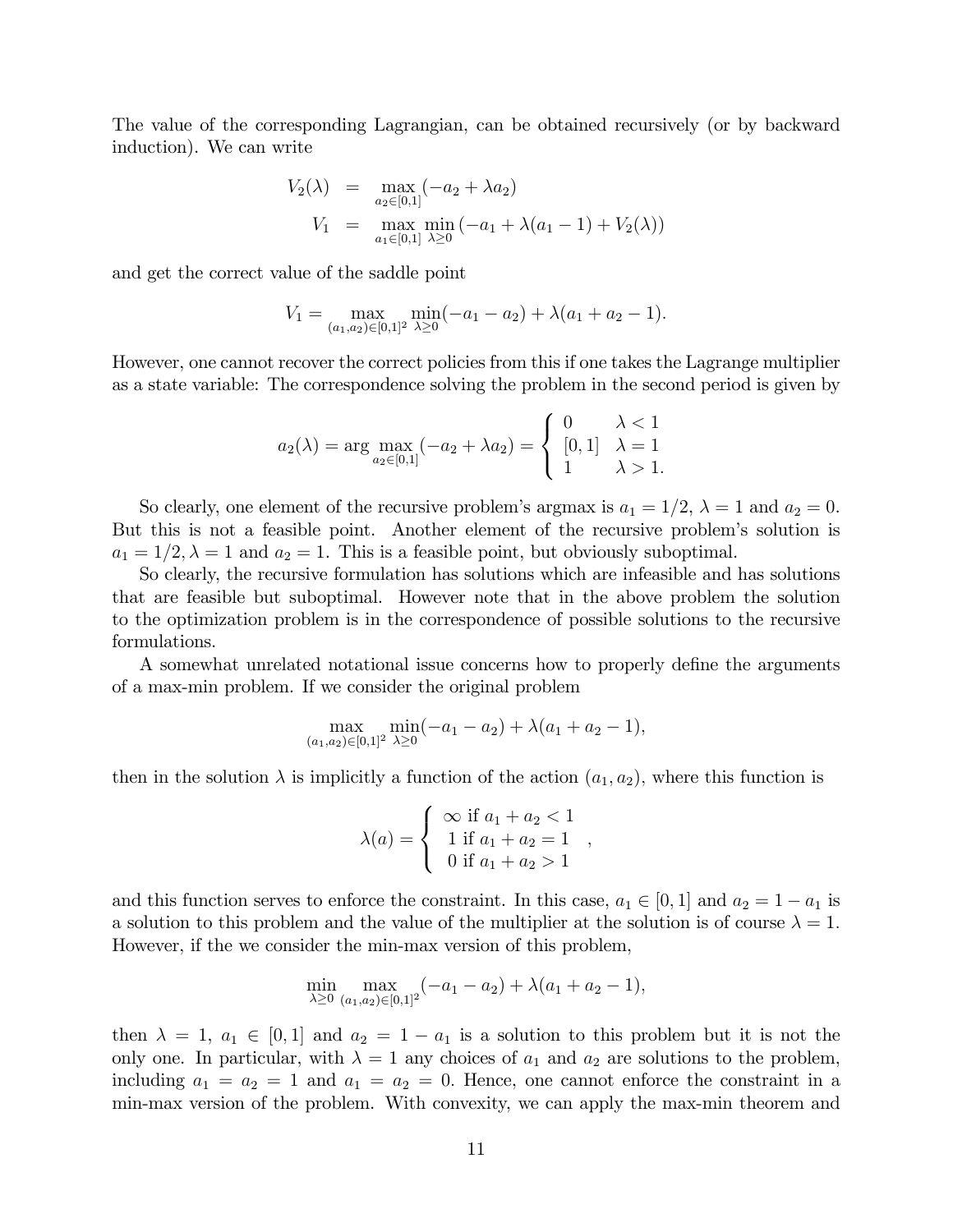the value of the two problems is identical, however the solution to the first problem is the Expectively is solution. It will therefore be useful to make the following definition. We say that  $(\bar{x}, \bar{y}) \in \arg \max_x \min_y f(x, y)$  if  $\bar{x} \in \arg \max_x[\min_y f(x, y)]$ , if  $\bar{y} \in \arg \min_y f(\bar{x}, y)$  and if  $\bar{y} \in \arg \min_{y} [\max_{x} f(x, y)].$ 

Both of these issues arise because of the lack of strict concavity our problem. If the solution is unique, then neither is a problem.

### 3.4 Principle of optimality

We are given a solution  $F^*$  to the functional equation (10). In order to construct a policy which solves the saddle point problem (and therefore the original maximization problem), using the above convention about the arg max min, we can define the correspondence

$$
C(\gamma, x, s) = \arg \max_{\psi} \min_{\lambda} \sum_{a \in \text{supp}(\psi)} \psi(a)
$$
  

$$
\left[ r(x, a, s) + \sum_{i=1}^{I} (\gamma^i g^i(x, a, s) + \lambda_a (g^i(x, a, s) - \bar{g}_1^i)) + \beta E_s F^*(\gamma + \lambda_a, x', s') \right]
$$
  
subject to  

$$
x' = \zeta(x, a, s)
$$
  

$$
p(x, a, s) \ge 0, \quad \forall a \in \text{supp}(\psi).
$$

In this subsection, we want to prove the following theorem.

**Theorem 3** Given solutions to the recursive problem,  $(F^*, C)$ , there exists a sequence  $(\psi^*(h^t), \lambda^*(h^t))$ with  $(\psi^*(h^t), \lambda^*(h^t)) \in C(\gamma(\lambda_0, ..., \lambda_{t-1}), x(h^t), s_t)$  for all  $h^t$  that solves the saddle point problem (9). Moreover, the value of the saddle point problem at  $(\gamma, x, s)$  is given by  $F^*(\gamma, x, s)$ .

The proof quite similar to Bellmanís principle of optimality (see e.g. Stokey and Lucas (1989), Section 4.1).

**Proof.** We first proof that if there exists a solution to the saddle point problem, the value must coincide with  $F^*$ . For this define

$$
F_{\tau}(\gamma_0, x_0, s_0) = \sup_{\psi_0, ..., \psi_{\tau}} \inf_{\lambda_0, ..., \lambda_{\tau}} E_0^{\psi_0, ..., \psi_{\tau}} \sum_{t=0}^{\tau} \beta^t
$$
  

$$
\left( r(x_t, a_t, s_t) + \sum_i \left( \lambda_{t, a_t}^i (g^i(x_t, a_t, s_t) - \bar{g}_1^i) + g^i(x_t, a_t, s_t) (\gamma_0^i + \sum_{n=0}^{t-1} \lambda_n^i) \right) \right)
$$

$$
+ E_0^{\psi_0, ..., \psi_{\tau}} \beta^{\tau+1} F^* \left( \left( \gamma_0 + \sum_{n=0}^{\tau} \lambda_n \right), x_{\tau+1}, s_{\tau+1} \right)
$$
  
subject to  $\text{supp}(\psi_t) \subset \mathcal{A}(h^t)$  for all  $h^t$ ,  $x_0, s_0$  given.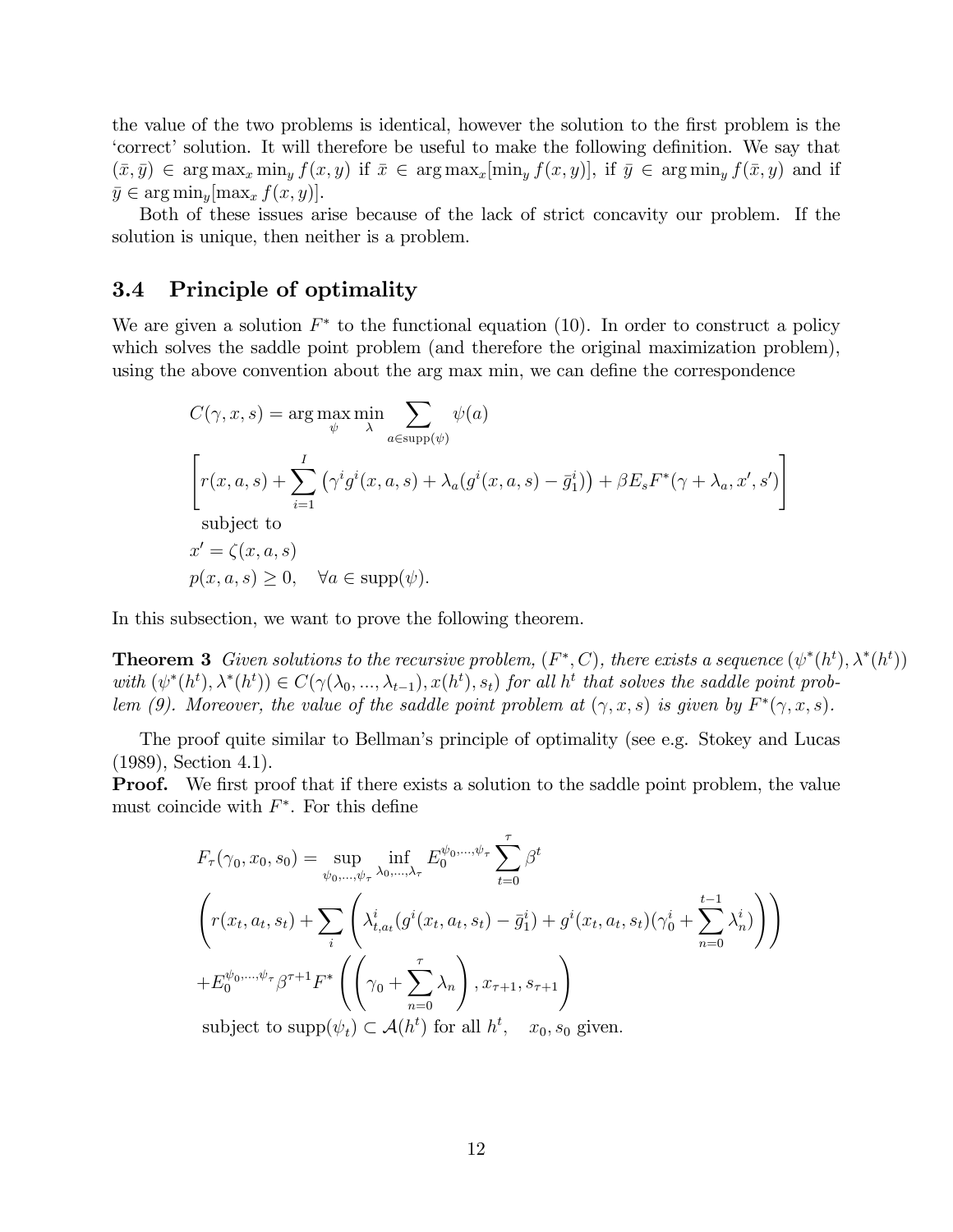Note that for  $\tau=1$  we obtain

$$
F_1(\gamma_0, x_0, s_0) = \sup_{\psi_0, \psi_1} \inf_{\lambda_0, \lambda_1} E_0 \sum_{t=0}^1 \beta^t \sum_{a \in \text{supp}(\psi_t)} \psi_t(a)
$$
  

$$
\left( r(x_t, a, s_t) + \sum_i \left( \lambda_{a,t}^i (g^i(x_t, a, s_t) - \bar{g}^i) + g^i(x_t, a, s_t) (\gamma_0^i + \sum_{n=0}^{t-1} \lambda_n^i) \right) \right)
$$
  

$$
+ E_0 \beta^2 F^* \left( \left( \gamma_0 + \sum_{n=0}^1 \lambda_n \right), x(h^3), s_3 \right)
$$
  
subject to  $\text{supp}(\psi_t) \subset \mathcal{A}(h^t)$  for all  $h^t$ ,  $x_0, s_0$  given.

By the Fan's minmax theorem and since the problem is additively separable this can be rewritten as

$$
F_{1}(\gamma_{0}, x_{0}, s_{0}) = \sup_{\psi_{0}} \inf_{\lambda_{0}} E_{0} \sum_{a \in \text{supp}(\psi_{0})} \psi_{0}(a)
$$
  

$$
\left(r(x_{0}, a, s_{0}) + \sum_{i} \left(\lambda_{0a}^{i}(g^{i}(x_{0}, a, s_{0}) - \bar{g}_{1}^{i}\right) + g^{i}(x_{0}, a, s_{t})\gamma_{0}^{i}\right)
$$

$$
+ \beta E_{0} \sup_{\psi_{1}} \inf_{\lambda_{1}} \sum_{a \in \text{supp}(\psi_{1})} \psi_{1}(a)
$$

$$
\left(r(x_{1}, a, s_{1}) + \sum_{i} \left(\lambda_{1a}^{i}\left(g^{i}(x_{1}, a, s_{1}) - \bar{g}_{1}^{i}\right) + g^{i}(x_{1}, a, s_{1})(\gamma_{0}^{i} + \lambda_{0}^{i})\right)\right)
$$

$$
+ E_{0}\beta^{2}F^{*}\left(\left(\gamma_{0} + \sum_{n=0}^{1} \lambda_{n}\right), x(h^{2}), s_{3}\right)
$$

$$
\text{subject to } \text{supp}(\psi_{t}) \subset \mathcal{A}(h^{t}) \text{ for all } h^{t}, x_{0}, s_{0} \text{ given.}
$$

Clearly  $F_1 = F^*$  and in fact by induction,  $F_\tau(\gamma_0, x_0, S_0) = F^*(\gamma_0, s_0, s_0)$  for each  $\tau = 1, 2, ...$ .

On the other hand, we can write

$$
F_{\tau}(\gamma_0, x_0, s_0) = \sup_{\psi_0, ..., \psi_{\tau}} \inf_{\lambda_0, ..., \lambda_{\tau}} E_0^{\psi_0, ..., \psi_{\tau}} \sum_{t=0}^{\tau} \beta^t
$$
  

$$
\left( r(x_t, a_t, s_t) + \sum_{i=1}^I \left( \gamma^i g^i(x_t, a_t, s_t) + \lambda_{t, a_t}^i (\sum_{n=0}^{\tau-t} \beta^n g^i(x_{t+n}, a_{t+n}, s_{t+n}) - \bar{g}_1^i) \right) \right) + E_0^{\psi_0, ..., \psi_{\tau}} \beta^{\tau+1} F^* \left( \left( \gamma_0 + \sum_{n=0}^{\tau} \lambda_n \right), x_{\tau+1}, s_{\tau+1} \right).
$$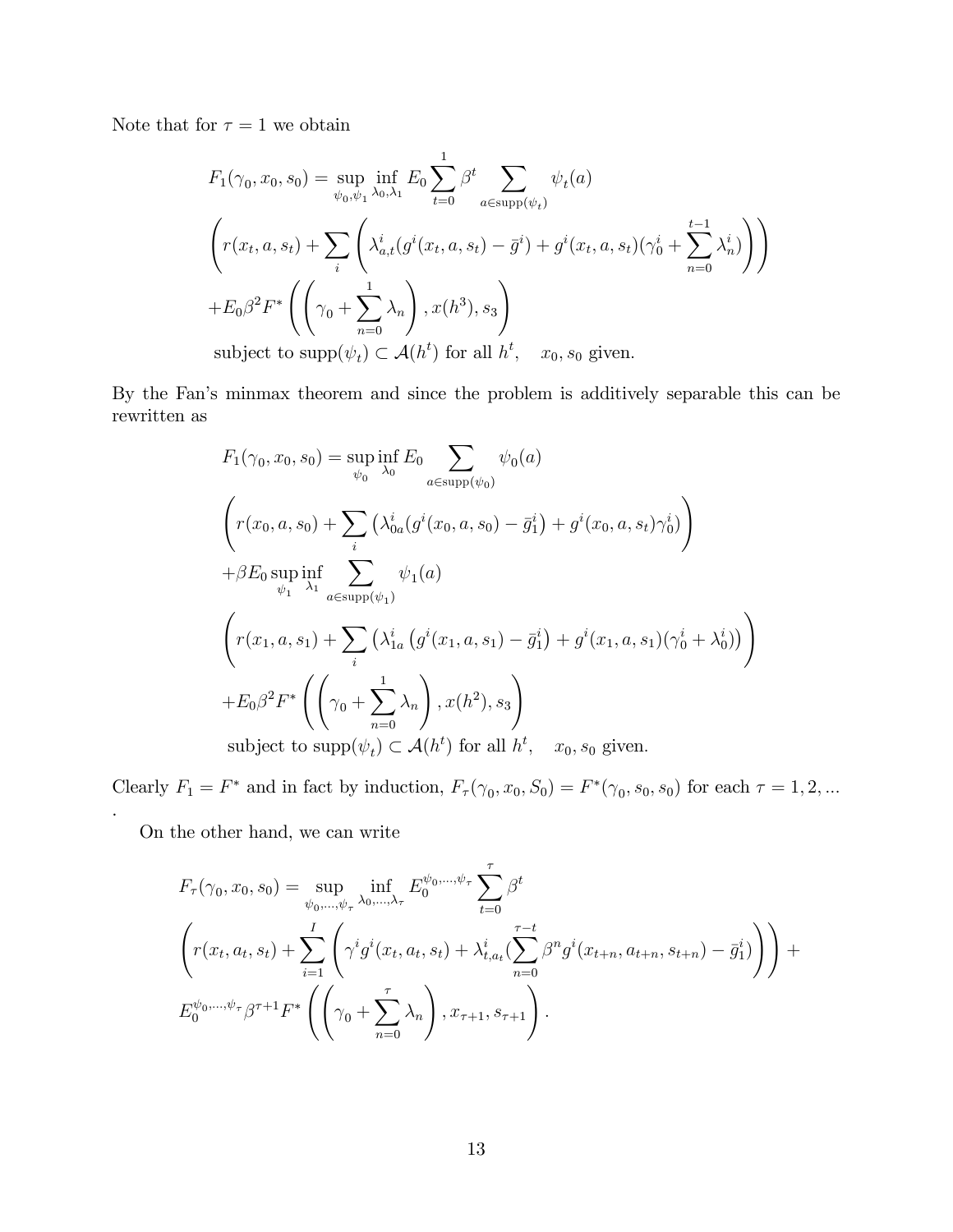Recall that the value of the saddle point is

$$
L^*(\gamma_0, x_0, s_0) = \sup_{(\psi_t)} \inf_{(\lambda_t)} E_0^{\psi} \sum_{t=0}^{\infty} \beta^t
$$
 (11)

$$
\left(r(x_t, a_t, s_t) + \sum_{i=1}^I \left(\gamma_i g^i(x_t, a_t, s_t) + \lambda_{t, a_t}^i \left(\sum_{n=0}^\infty \beta^n g(x_{t+n}, a_{t+n}, s_{t+n}) - \bar{g}_1^i\right)\right)\right).
$$

Since  $F^*$  is bounded, the reward functions are bounded and since the optimal multipliers to the saddle point problem are bounded (see Rustichini (1998)) it follows that

$$
\lim_{\tau \to \infty} L^*(\gamma_0, x_0, s_0) - F_\tau(\gamma_0, x_0, s_0) = 0.
$$

Therefore the value of the saddle point must be equal to  $F^*$ .

Furthermore the solution to the saddle point equation is certainly feasible for the recursive social planner problem. Since it gives the optimal value,  $F^*$ , it must satisfy  $(\psi_t^*, \lambda_t^*) \in$  $C(\gamma(\lambda_0^*,..., \lambda_{t-1}^*), x(h^t), s_t)$  for all  $t. \square$ 

### 4 Recovering policy-functions

The previous theorem shows that among the (possibly many) solutions to the functional equation (10) there is one which also solves our original problem. The question still remains how to find it. In this section, we explicitly construct a solution to the maximization problem, using the solution to the functional equation (10).

We proceed in two steps. First we consider the general problem, here it will become clear that we are mixing the promised utility approach with the recursive multiplier approach of Marcet and Marimon (1994) to obtain well defined policy functions<sup>2</sup>. We then make an assumption on the solution set of the problem which simplifies the analysis considerably and allows us to derive a simple characterization of the solution.

#### 4.1 The general approach

By the maximum principle it is easy to see that the correspondence  $C(.)$ , as defined in the previous section, is upper hemi-continuous. We can therefore define

$$
A(\gamma, x, s) = \{ (a, \lambda) : \exists (\psi, \lambda) \in C(\gamma, x, s) : a \in \text{supp}(\psi) \}.
$$

Note that all  $(a, \lambda) \in A(\gamma, x, s)$  yield the same value of the objective function (of the social planner's problem, given  $\gamma$ ). Note also that if  $(\psi_t, \lambda_t)_{t=0}^{\infty}$  solves the saddle point problem, then in fact each  $a_0 \in \text{supp}(\psi_0)$  is feasible and optimal. As the example in Section 3.3.1 shows, the problem comes about because one needs to establish a link between periods. It is well known that one way to do this is to carry agents' promised utilities.

 $2 \text{In Section 4 below we make explicit how our approach compares to the promised utility approach.}$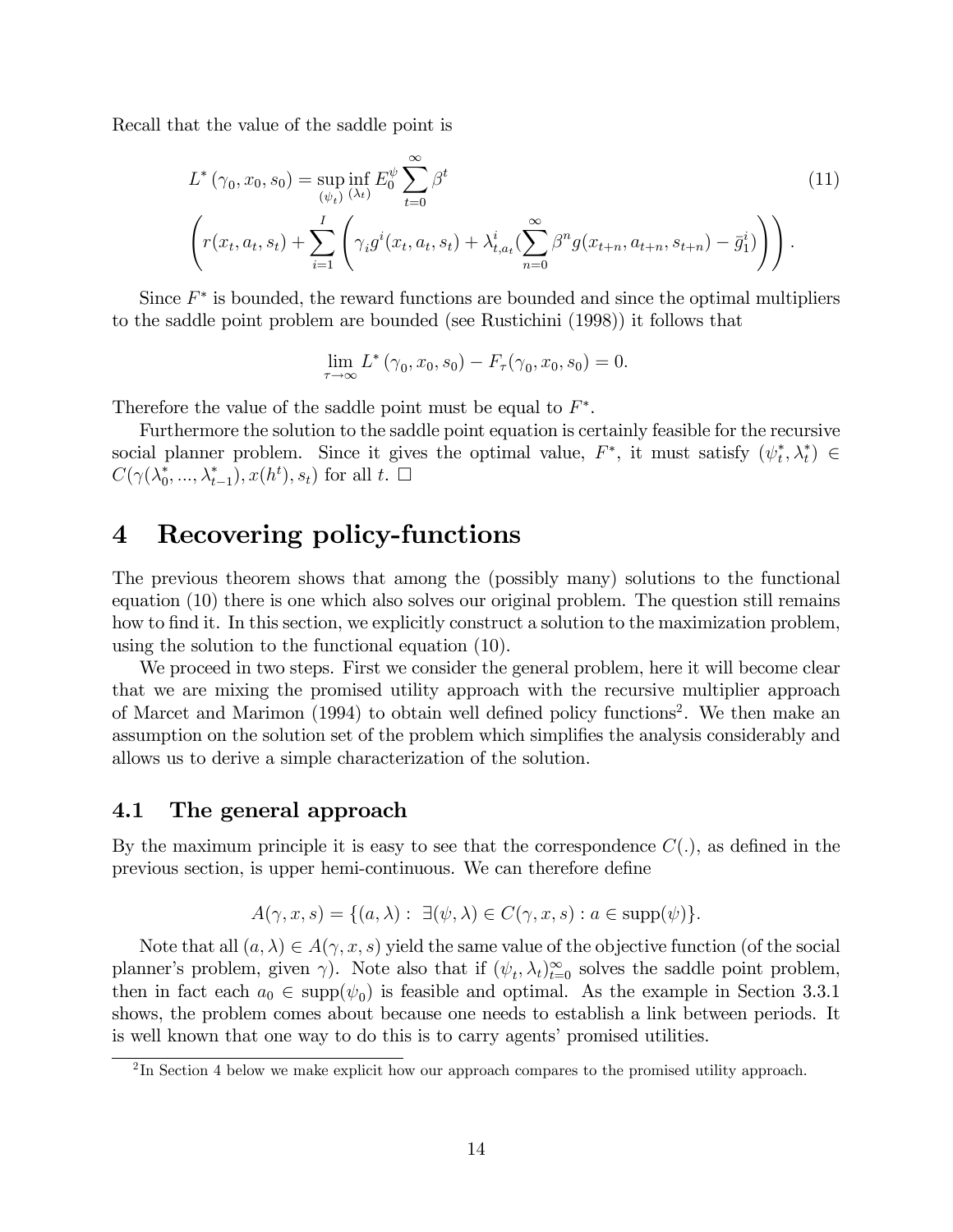For a given 'state<sup>3</sup>'  $(\gamma, x, s)$ , there might be several possible utilities that can be generated by the several possible actions  $(a, \lambda) \in A(\gamma, x, s)$  and by the randomizations over these actions. In a slight abuse of notation, we use  $G$  both for the function and the correspondence of possible utility levels and collect these in a set  $G(\gamma, x, s)$ . The correspondence, G, from the state to the set of possible (i.e. feasible) utilities, is defined by the following system.

$$
G(\gamma, x, s) = \text{conv}\{ \begin{array}{c} (G^0, G^1, \dots, G^I) \in \mathbb{R}^{I+1} : \exists (a, \lambda) \in A(\gamma, x, s) \\ \exists (G_{s'}^0, \dots, G_{s'}^I) \in G(\gamma + \lambda, \zeta(x, a, s), s') \text{ for all } s' \\ G^0 = r(x, a, s) + \beta E_s G^0' \\ G^1 = g^1(x, a, s) + \beta E_s G^{1I}, G^1 \ge \bar{g}_1^1 \\ \vdots \\ G^I = g^I(x, a, s) + \beta E_s G^{II}, G^I \ge \bar{g}_1^I \}, \end{array}
$$

were conv $(A)$  denotes the convex hull of a set A.

For each admissible state,  $\gamma$ , x, s, the set  $G(\gamma, x, s)$  is a non-empty and convex subset of the I-dimensional hyperplane with normal-vector  $(1, \gamma_1, \ldots, \gamma_I)$ . That is  $G^0 + \sum_{i=1}^I \gamma_i G^I =$ const. for all  $(G^0, \ldots, G^I) \in G(\gamma, x, s)$ . If the problem is strictly concave, this set will contain only one point – in general, however, it has 'full' dimension  $I$ .

Obviously there must be a (possible set valued map) from  $(\gamma, x, s)$  and a given  $G \in$  $G(\gamma, x, s)$  to randomized actions,  $\psi$ , multipliers  $\lambda$ , and next period's utilities  $(G'_{s'})_{s'=1...S}$ . Note that by Caratheodory's theorem (Caratheodory (1911)), each point in the set can be obtained by randomizing over at most  $I+1$  actions a. If we define the state-space to contain utilities promised in the last period as well as  $\gamma$ , x and s, we can easily construct policies that are optimal and feasible. Given an enlarged state  $(\gamma, x, s)$  and  $G \in G(\gamma, x, s)$  we now say that a policy consists of  $\psi$ ,  $\lambda$  as well as  $(G'_{s'})_{s'=1...S}$  that is consistent with the requirements above, i.e.

$$
G^{0} = r(x, a, s) + \beta E_{s} G^{0}, \dots, G^{I} = g^{I}(x, a, s) + \beta E_{s} G^{I} \geq \bar{g}_{1}^{I}.
$$

In order to tie this in with our results in the previous sections, it is useful, however, to choose a slightly different approach. This appears more complicated at first, but will simplify things greatly once we make additional assumptions. We denote by  $G(\gamma, x, s)$  all utilities that can be obtained at a state  $(\gamma, x, s)$  without using randomization in the current period, i.e.  $G(\gamma, x, s) = \text{conv}(G(\gamma, x, s))$  and each  $G \in G(\gamma, x, s)$  is associated with a degenerate probability distribution over current actions. A non-standard way of deriving policies now is that a policy specifies  $(a, \lambda) \in A(\gamma, x, s)$  as well as  $G'_{s'k}$  and  $\pi_{s',k}, s' = 1, ..., S$  and  $k = 1, ..., I$ 

 $3$ Formally we now enlarge the state-space to contain agents' utilities, however, when we refer to the state, we mean the current multiplier, current physical state and current shock.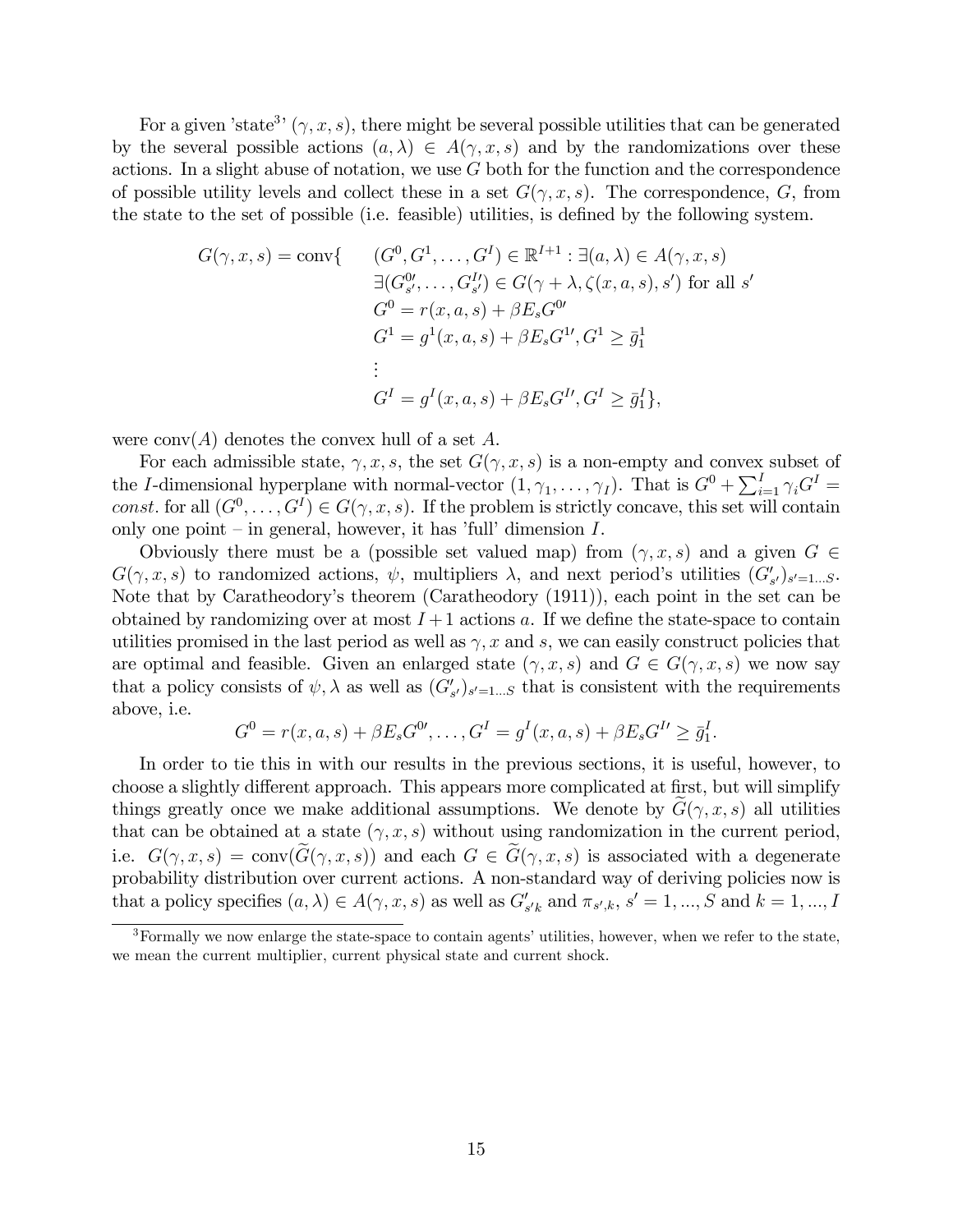with the property that each  $G'_{s'k} \in G(\gamma + \lambda, x', s')$  and that

$$
G^{0} = r(x, a, s) + \beta E_{s} \sum_{k} \pi_{s'k} G_{s'k}^{'0}
$$
  
\n
$$
G^{1} = g^{1}(x, a, s) + \beta E_{s} \sum_{k} \pi_{s'k} G_{s'k}^{1'} \geq \bar{g}_{1}^{1}
$$
  
\n:  
\n:  
\n
$$
G^{I} = g^{I}(x, a, s) + \beta E_{s} \sum_{k} \pi_{s'k} G_{s'k}^{I'} \geq \bar{g}_{1}^{I}.
$$

In other words, the policy today is given by a non-randomized action today and a randomization over all actions tomorrow, shock by shock. By Caratheodory's theorem one only has to randomize over at most I actions in each state tomorrow. In order to make clear that we randomize over a fixed set of continuation utilities, we now use  $\pi$  to denote the probabilities of these randomization, instead of  $\psi$ , the randomization over actions which are obviously implied by this.

### 4.2 A special case

A special case obtains when the sets  $G(\gamma, x, s)$  are simple in the sense that they can be written as the convex hull of a finite number of points. In this case, we do not have to introduce an additional continuous state variable.

To illustrate this, we now make the following strong assumptions on the solution set of the problem.

**Assumption 2** For each admissible  $\gamma, x \in \mathcal{X}, x \in \mathcal{S}$ , the set  $G(\gamma, x, s)$  is a convex polytope, *i.e.* the convex hull of a finite set of points.

Note that for the case  $I = 1$ , i.e. the case of one agent and one principal, the assumptions always hold since  $G(\gamma, x, s)$  is simply a closed interval. We consider this case in some detail in the next subsection. For more than one agent, this obviously depends on the formulation of the problem. Even if the set of actions  $A$  is finite, it is not guaranteed that  $G(\gamma, x, s)$  will be a polytope  $-\text{it}$  is quite likely though. However, if the true solution set is not a polytope, the most obvious approach to approximate it numerically is to use a polytope. Furthermore, we will argue below that while solving the problem, one can verify whether or not the true solution set,  $G$  is a polytope. It is clear that with this assumption, the state does not has to be enlarged by an infinite set but simply by a finite set of discrete states.

For a given set of points, P, whose convex hull forms a polytope, let  $\mathcal{V}(P)$  denote the (Önite set) of extreme points (i.e. vertices) of this polytope, i.e. the smallest set of points for which conv $(P) = \text{conv}(V(P))$ . Furthermore, let  $g(x, a, s) = (g^0(x, a, s), ..., g^I(x, a, s))$  and let  $\mathcal{F} = \{ (G_0, ..., G_I) : G_1 \geq \bar{g}_1^1, ..., G_I \geq \bar{g}_1^I \}$  be the set of utilities satisfying the incentive constraint (i.e. feasible utilities). We define a correspondence  $\mathcal{G}$ , mapping the current state to a finite set of points,  $\mathcal{G}: [0, \infty)^{I} \times \mathcal{X} \times \mathcal{S} \Rightarrow \mathbb{R}^{I+1}$ , by requiring that it satisfies the following functional equation equations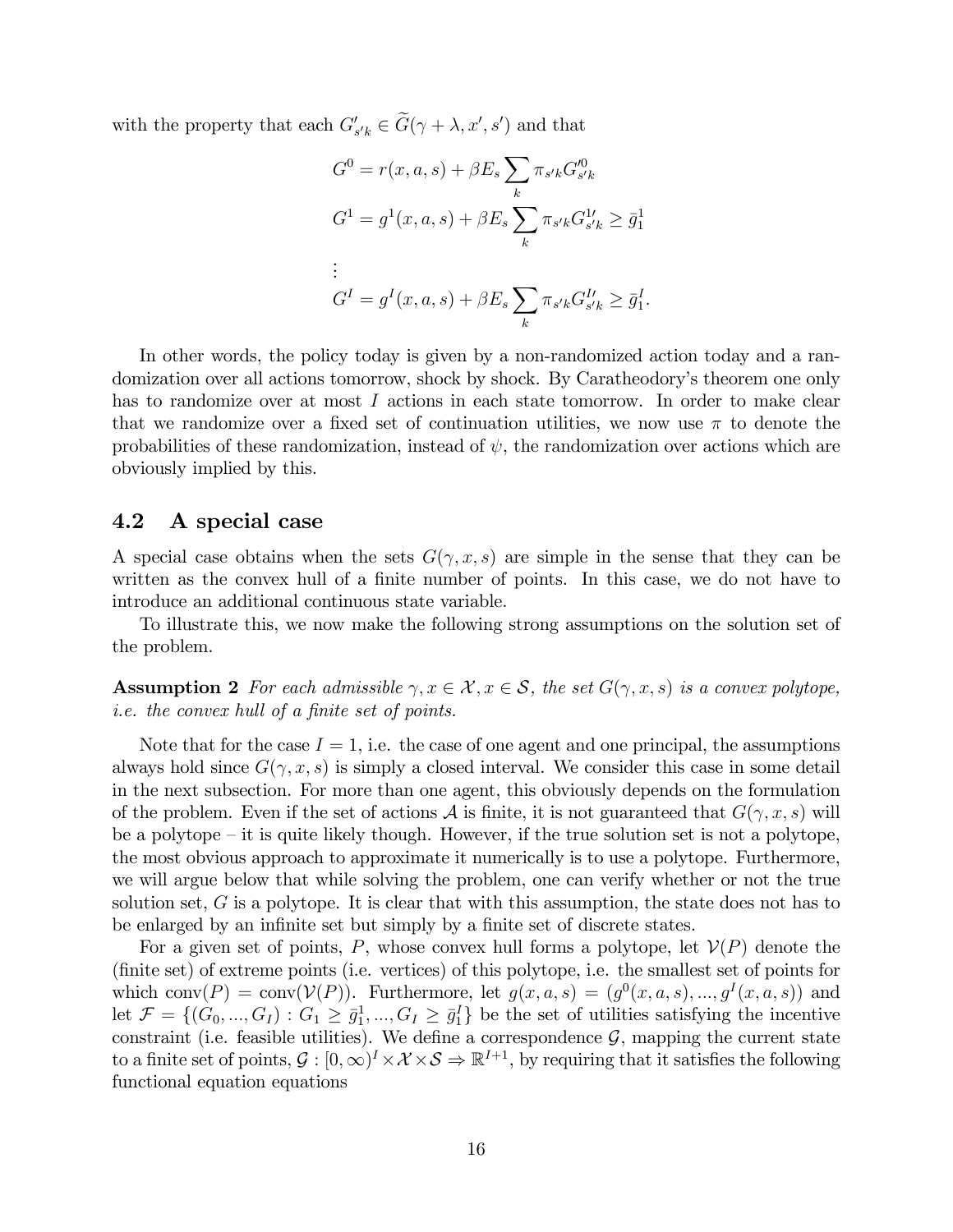$$
\mathcal{G}(\gamma, x, s) = \gamma \left[ \bigcup_{(a,\lambda)\in A(\gamma,x,s)} \left( \mathcal{F} \cap \text{conv}(\{g(x,a,s)\} + \beta \sum_{s'} \Pi(s,s')\mathcal{G}(\gamma + \lambda, x', s')) \right) \right],
$$
\n
$$
x' = \zeta(x,a,s).
$$
\n(12)

In this equation the sum of sets is the Minkowski sum with  $\alpha A + \beta B = \{\alpha a + \beta b : a \in A, b \in A\}$  $B$ .

A solution exists precisely when  $G(\gamma, x, s)$  is a polytope – in this case  $\mathcal{G}(\gamma, x, s)$  is simply the set of its extreme points. The advantage of writing it like this (as opposed to the system that defined  $G(\gamma, x, s)$  in the previous subsection) is that it becomes evident, that these sets can be constructed relatively easily from the knowledge of the correspondence  $A(.)$ .

When a solution to  $(12)$  exists an optimal policy can be constructed as follows. For each  $v \in \mathcal{G}(\gamma, x, s)$ , define

$$
\bar{A}(\gamma, x, s, v) = \{(a, \lambda) \in A(\gamma, x, s), (\pi_1, ..., \pi_S) :
$$
  

$$
v = g(x, a, s) + \beta \sum_{s'} \Pi(s, s') \sum_{v' \in \mathcal{G}(\gamma + \lambda, x', s')} \psi_{s'}(v')v'\}
$$

This gives a quasi-policy function in the following sense. The current state now consists of  $\gamma, x, s$  as well as a  $v \in \mathcal{G}(\gamma, x, s)$ . The policy prescribes the current non-randomized action, the current multiplier,  $\lambda$  as well as (a possibly degenerate) randomization over next periods states (which in effect means a randomization over actions in the next period). There is in general no guarantee that A is single valued, but each selection will produce an optimal policy.

Note that in general one needs to choose a randomization for each shock  $s'$  in the next period, i.e.  $\pi$  will differ across shocks next period. We will show below that for the special case of one agent and one principal this is not the case  $-$  there the same randomization can be chosen for each shock. It is clear why in this general framework this cannot be expected  $\overline{\phantom{a}}$  there is no guarantee that the number of vertices is the same for each shock next periods, therefore it is obviously impossible to Önd a randomization that does not depend on the shock.

Note that there is only randomization if today at least one incentive constraint is binding.

**Theorem 4** There is an optimal solution  $(a, \lambda, \pi)$  with each  $\pi_s$  being a degenerate probability distribution if  $(v_1, ..., v_I) \gg (\bar{g}_1^1, ..., \bar{g}_1^I)$ .

To prove the result, observe that in order for  $v$  to be an element of

$$
\mathcal{V}\left[\cup_{(a,\lambda)\in A(\gamma,x,s)}\left(\{g(x,s,a)\}+\beta\sum_{s'}\Pi(s,s')\mathcal{G}(\gamma+\lambda,x',s')\right)\right]
$$

it has to be generated by an action next period that is not randomized  $-$  each vertex of the sum of polytopes must be the sum of vertices (see e.g. Fukuda (2004)). The result does not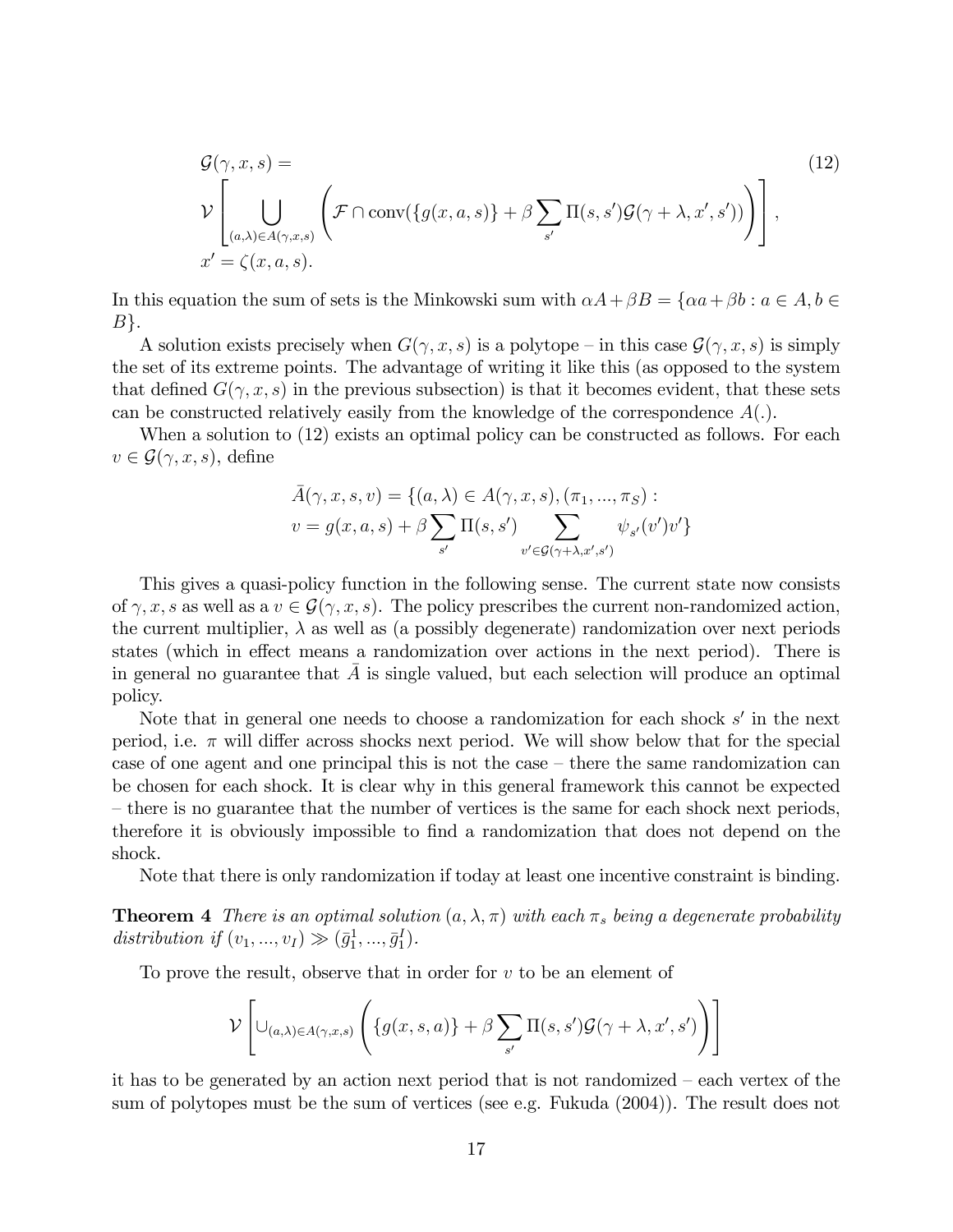seem completely obvious since one might have thought that it could be optimal to randomize in two periods if a IC constraint is only binding this period.

From a computational aspect, polytopes are easy to deal with. There is a sizable literature on polyhedral computation. For example, Fukuda (2004) discusses an algorithm for the Minkowski addition of polytopes that can be applied to very large scale problems. For solving problems with large  $I$ , the key problem lies in solving for the correspondence  $A$ , if the true solution set of utilities is a polytope, the computation of  $\mathcal{G}(\cdot)$  and A is quite straightforward. If one is to solve the functional equation (12) iteratively, one can easily see if the number of extreme points grows with each iteration or if eventually this stabilizes.

### 4.3 A principal and one agent

If there is only one agent (in additional to the principal), Assumption  $2$  is trivially satisfied and we can set up the problem somewhat more intuitively. Since  $G(\gamma, x, s)$  is at most an interval the sets  $\mathcal{G}(\gamma, x, s)$  contain at most two points. We can characterize these two points as the one that maximizes the agent's utility and then one that minimizes the agents utility and denote them by  $G^H(\gamma, x, s)$  and  $G^L(\gamma, x, s)$ . Furthermore the probabilities over next periods' continuation payoffs (and hence next periods actions) can now be chosen independently of the shock.

We can consider the following functional equation.

$$
G^{L}(\gamma, x, s) = \min_{(\underline{a}, \underline{\lambda}) \in A(\gamma, x, s), \pi \in [0, 1]} g(x, \underline{a}, s) + \beta E_{s} \left( \pi G^{L}(\gamma + \underline{\lambda}, \underline{x}', s') + (1 - \pi) G^{H}(\gamma + \underline{\lambda}, \underline{x}', s') \right)
$$
  
\n
$$
G^{H}(\gamma, x, s) = \max_{(\overline{a}, \overline{\lambda}) \in A(\gamma, x, s), \pi \in [0, 1]} g(x, \overline{a}, s) + \beta E \left( \pi G^{L}(\gamma + \overline{\lambda}, \overline{x}', s') + (1 - \pi) G^{H}(\gamma + \overline{\lambda}, \overline{x}', s') \right)
$$
  
\nsubject to  
\n
$$
\underline{x}' = \zeta(x, \underline{a}, s'), \ \overline{x}' = \zeta(x, \overline{a}, s'), \quad G^{H}(\gamma, x, s) \ge \overline{g}_{1}, \ G^{L}(\gamma, x, s) \ge \overline{g}_{1}.
$$

Given a solution  $G^{H*}, G^{L*}$  to this functional equation we define

 $\omega_L^*(\gamma, x, s) =$ L arg min  $(a,\lambda) \in A(\gamma,x,s), \pi \in [0,1]$  $g(x, a, s) + \beta E \left( \pi G^{L*}(\gamma + \lambda, x', s') + (1 - \pi)G^{H*}(\gamma + \lambda, x', s') \right)$ subject to  $x' = \zeta(x, a, s)$ .

and

$$
\omega_H^*(\gamma, x, s) =
$$
  
arg  
<sub>(a,\lambda) \in A(\gamma, x, s), \pi \in [0,1]} g(x, a, s) + \beta E \left( \pi G^{L\*}(\gamma + \lambda, x', s') + (1 - \pi) G^{H\*}(\gamma + \lambda, x', s') \right)  
subject to  $x' = \zeta(x, a, s)$ .</sub>

Note that  $\omega_L^*$  and  $\omega_H^*$  are not policy functions in the classical sense. The policy should specify a randomization  $\psi$  and a transition  $\lambda$  as a function of the current state. But we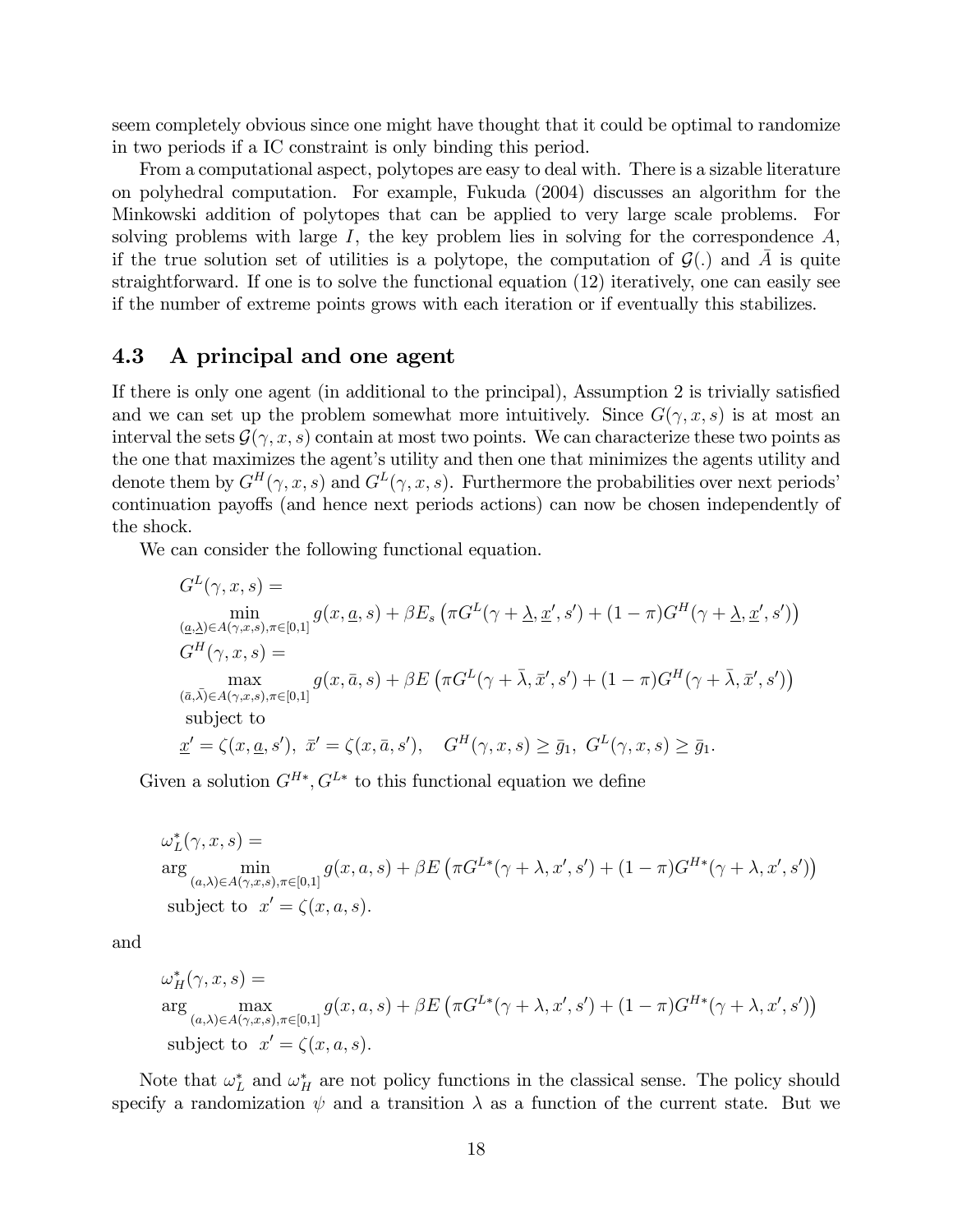have seen that this is not possible. Instead we change the timing and the state. The state now consists of  $(\gamma, x, s)$  as well as an element of  $\{H, L\}$ . The timing now says that given the state, we choose a deterministic action, but also the randomization across actions next period. Note that this randomization will not be conditional on the realized shock next period - but this does not matter since the (IC) holds today.

By construction, these policies are feasible. The mapping could still be set valued, but then we can simply pick any point in that set. Since the solution is feasible, the argument from Theorem 3 can be applied to show that it must also be optimal, i.e. an optimal solution to the original problem can be generated from  $\omega$ , given an initial  $\gamma_0$  that ensures that the (PC) holds.

Finally, note that in the solution to these functional equations  $\omega_H^*(\gamma, x, s)$  will trivially set  $\pi = 0$  so as to put the maximum probability onto the high continuation payoff for the agent. In the solution to  $\omega_L^*(\gamma, x, s)$ , it will be optimal to set  $\pi = 1$  so long as this does not lead to a violation of the incentive constraint that  $G<sup>L</sup>(\gamma, x, s) \ge \bar{g}_1$ . If this constraint is violated at  $\pi = 1$ , then it may be optimal to lower  $\pi$  since this allows the solution to satisfy the incentive constraint at no additional cost to the overall value of the Lagrangian.

#### 4.3.1 The optimal contract

Given these constructions, we can now characterize the dynamics of the optimal contract in terms of  $(\gamma, x, s)$  and an element of  $\{H, L\}.$ 

In the initial period the initial physical state is  $x_0$ , and the promised utility  $\bar{g}_2$  associated with the participation constraint must be satisfied. To do so, we select  $\gamma_0$  by the requirement that

$$
E_s G^H(\gamma_0, x, s) \ge \bar{g}_2 \ge E_s G^L(\gamma_0, x, s),
$$

and we select the initial lottery probabilities over  $\{H, L\}$ ,  $\zeta$  and  $1 - \zeta$ , by the requirement that

$$
\bar{g}_2 = \zeta E_s G^H(\gamma_0, x, s) + (1 - \zeta) E_s G^L(\gamma_0, x, s).
$$

This then determines the full initial state  $(\gamma, x, s)$  and an element of  $\{H, L\}$ . Each period thereafter begins with this initial state.

Within each period thereafter the contract evolves as follows:

- 1. The element of  $\{H, L\}$  determines which policy function  $\omega_H^*$  and  $\omega_L^*$  is used within the period.
- 2. The policy function  $\omega_i$  determines a continuation triplet  $(\gamma + \lambda, x', s')$  for next period and a probability  $\pi$  for the lottery over elements of  $\{H, L\}$ . If the neither the participation or incentive constraint bind, then  $\pi$  is simply 0 if the element is H and 1 if the element is  $L$ . The participation constraint cannot bind if the element is  $H$  and if it binds when the element is  $L$  then  $\pi$  will be less than one. If the incentive constraint binds, then  $\pi$  is chosen so that

$$
g(x, a_i, s) + \beta E_s \left( \pi G^L(\gamma + \underline{\lambda}, \underline{x}', s') + (1 - \pi)G^H(\gamma + \underline{\lambda}, \underline{x}', s') \right) = \overline{g}_1.
$$

where  $a_i$  is the minimizing element of the solution set for actions if  $i = L$  and maximizing if  $i = H$ .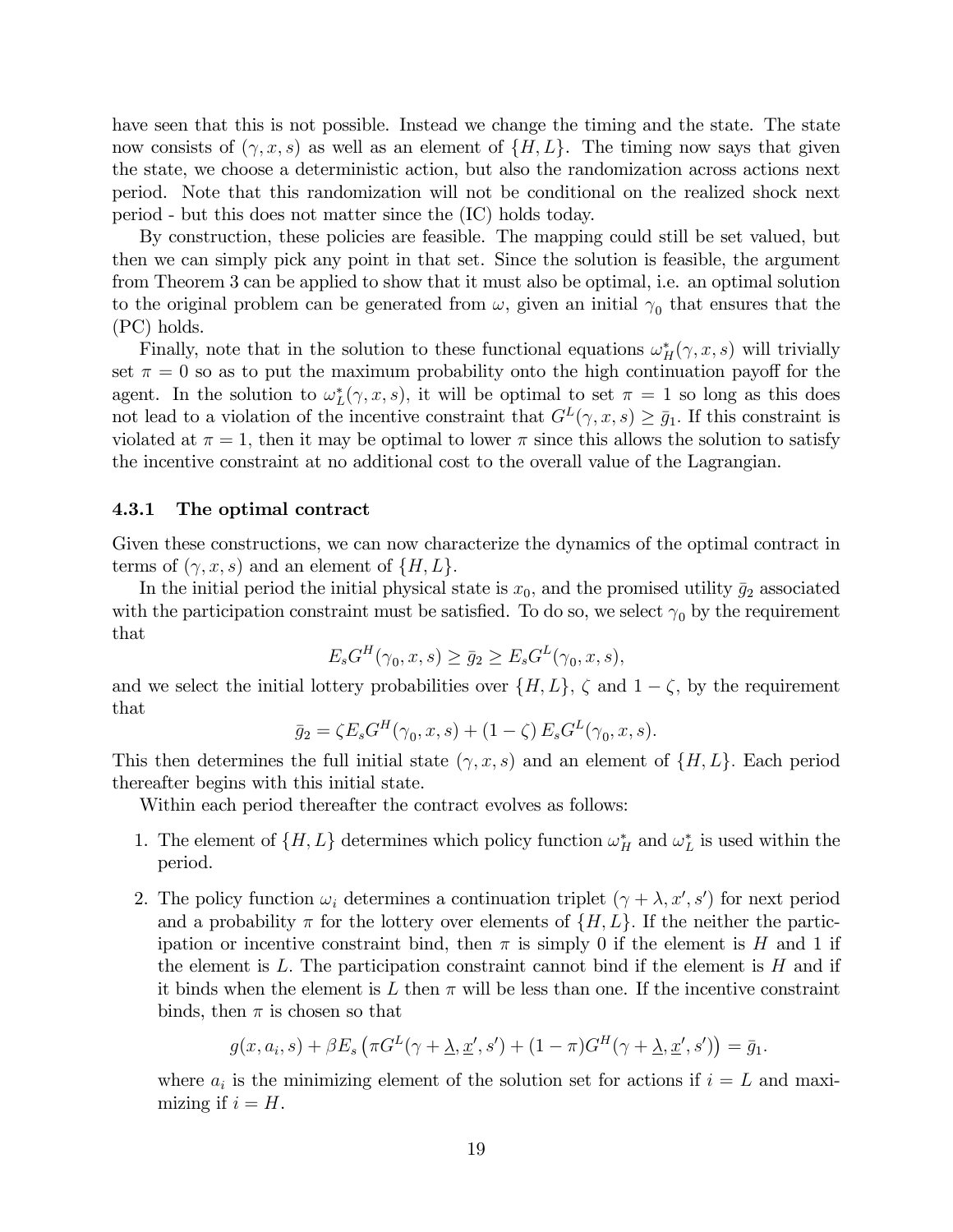3. This lottery is undertaken at the end of the period and an element is selected. This determines the state tomorrow as  $(\gamma + \lambda, x', s')$  and the element  $a \in \{H, L\}$ .

The key thing to note here is that the determination of the lottery probability  $\pi$  is very mechanical and does not require solving an ex ante simultaneous equation problem such as would be the case under the utility approach, which we discuss next.

### 4.4 Relation to 'promised utility' approach

It is useful to connect the multiplier approach to the standard 'promised utility method', which was originally developed by Spear and Srivastava (1987), and where the state consists of the physical states as well as of an additional endogenous state variable, promised utility, G. This section is somewhat less formal. We focus on the case  $I = 1$  and we assume that the promised utility approach has a solution and that the resulting value function is differentiable. With this, we can demonstrate that the value of the Pareto-problem must be identical to the value of the recursive problem of the previous section.

It is useful to change the timing and write value of the Pareto problem as a function of  $(G, x)$  before the current shock s is realized. In a Markov setup, we then need to carry around  $s<sub>-</sub>$  as a state variable and we can write our Pareto problem recursively using the promised utility approach as

$$
V(G, x, s_{-}) = \max_{(\psi_{s}) \in \Psi^{S}, (G'_{s,a})} \min_{\gamma \ge 0} \sum_{s \in S} \Pi(s_{-}, s) \sum_{a \in \text{supp}(\psi_{s})} \psi_{s}(a)
$$
  
\n
$$
(r(x, a, s) + \beta V(G'_{s,a}, x'_{s}, s) + \gamma (g(x, a, s) + \beta G'_{s,a} - G))
$$
  
\nsubject to  
\n
$$
x'_{s} = \zeta(x, a_{s}, s)
$$
  
\n
$$
p(x, a, s) \ge 0, \quad \forall a \in \text{supp}(\psi_{s}),
$$
  
\n
$$
g(x, a, s) + \beta G'_{s,a} \ge \bar{g}_{1}, \quad \forall a \in \text{supp}(\psi_{s}).
$$
\n(13)

Note that we have included the promised utility of the agent G through a Lagrangian multiplier formulation where  $\gamma$  is the multiplier on this constraint. Obviously, at the optimal solution it must hold that  $\gamma(g(x, a, s) + \beta G'_{s,a} - G) = 0.$ 

Assuming differentiability, each G gives us a unique  $\gamma(G)$ , since by the envelope theorem  $V_G(G, x, s_-) = -\gamma$ . Unfortunately that the map is not invertible. For each  $\gamma \in \Gamma \subset [0, \infty)$ , we can define (assuming differentiability)

$$
V^{L}(\gamma, x, s) = \min \{ V(G, x, s) : V_{G}(G, x, s) = -\gamma \},
$$
  

$$
V^{H}(\gamma, x, s) = \max \{ V(G, x, s) : V_{G}(G, x, s) = -\gamma \}.
$$

We can also define the associated payoffs to the agent as

$$
G^L(\gamma, x, s) = \arg \min \{ V(G, x, s) : V_G(G, x, s) = -\gamma \},
$$
  

$$
G^H(\gamma, x, s) = \arg \max \{ V(G, x, s) : V_G(G, x, s) = -\gamma \}.
$$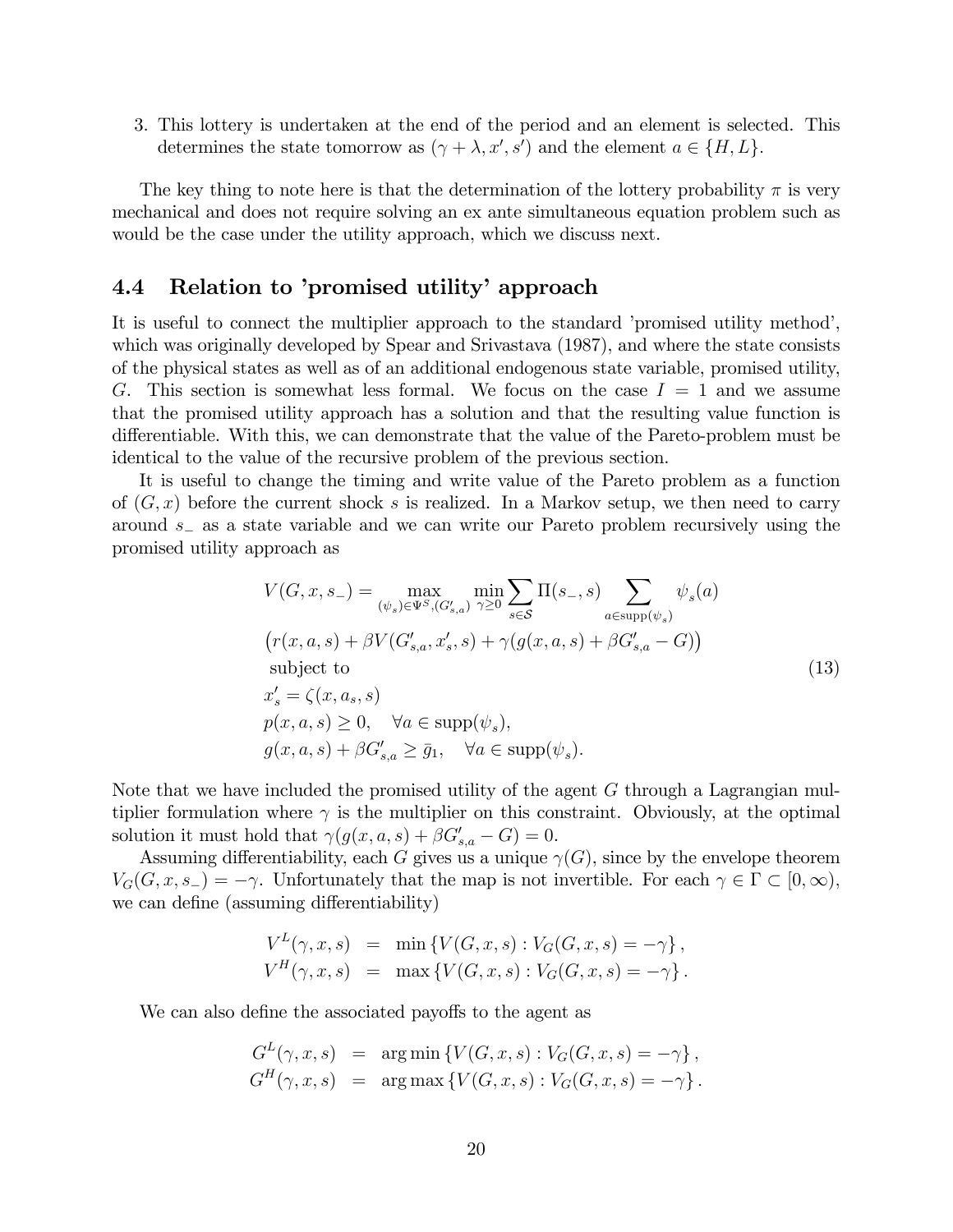Note that that we must have that for all  $\gamma, x, s$ ,

$$
V^{L}(\gamma, x, s) + \gamma G^{L}(\gamma, x, s) = V^{H}(\gamma, x, s) + \gamma G^{H}(\gamma, x, s).
$$
\n(14)

Given these functions, we can rewrite our recursive Pareto problem in terms of these functions, using the insight from before that the derivative of  $V$  in the next period must be equal to  $\gamma$  plus the value of the Lagrange parameter attached to this period's (IC). Writing  $\gamma$  to denote the optimal  $\gamma$  associated with G we obtain

$$
V(G, x, s_{-}) = \max_{(a_{s}), (\pi_{s})} \min_{(\lambda_{s})} \sum_{s} \Pi(s_{-}, s)
$$
(15)  

$$
r(x_{s}, a_{s}, s) + \beta \left(\pi_{s} V^{L}(\gamma + \lambda_{s}, x'_{s}) + (1 - \pi_{s}) V^{H}(\gamma + \lambda_{s}, x'_{s})\right) +
$$
  

$$
\gamma(g(x_{s}, a_{s}, s) + \beta(\pi_{s} G^{L}(\gamma + \lambda_{s}, x'_{s}) + (1 - \pi_{s}) G^{H}(\gamma + \lambda_{s}, x'_{s})) - G) +
$$
  

$$
\lambda_{s}(g(x_{s}, a_{s}, s) + \beta(\pi_{s} G^{L}(\gamma + \lambda_{s}, x'_{s}) + (1 - \pi_{s}) G^{H}(\gamma + \lambda_{s}, x'_{s})) - \bar{g}_{1})
$$
  
subject to  $x'_{s} = \zeta(x_{s}, a_{s}, s), p(x_{s}, a_{s}, s) \ge 0, \forall s$  (15)

Note that the value  $V(G, x, s)$  is linear in G for all  $\tilde{G}$  that give the same value of  $\gamma$  – i.e. we have that

$$
V(\tilde{G}, x, s_-) + \gamma \tilde{G} = \text{ constant} ,
$$

whenever  $V_G(\tilde{G}, x, s_-) = -\gamma$ . Moreover, if we define  $SP(\gamma(G), x, s_-) = V(G, x, S_-) + \gamma(G)G$ , we obtain

$$
SP(\gamma, x, s_{-}) = \max_{(a_{s}), (\pi_{s})} \min_{(\lambda_{s})} \sum_{s} \Pi(s_{-}, s)
$$
  
\n
$$
r(x_{s}, a_{s}, s) + \beta \pi_{s} \left( V^{L}(\gamma + \lambda_{s}, x'_{s}) + (\gamma + \lambda_{s}) G^{L}(\gamma + \lambda_{s}, x'_{s}) \right)
$$
  
\n
$$
+ \beta (1 - \pi_{s}) \left( V^{H}(\gamma + \lambda_{s}, x'_{s}) + (\gamma + \lambda_{s}) G^{H}(\gamma + \lambda_{s}, x'_{s}) \right) +
$$
  
\n
$$
\gamma g(x_{s}, a_{s}, s) + \lambda_{s} (g(x_{s}, a_{s}, s) - \bar{g}_{1})
$$
  
\nsubject to  $x'_{s} = \zeta(x_{s}, a_{s}, s), p(x_{s}, a_{s}, s) \geq 0, \forall s$  (16)

But note that with Equation (14) the optimal value of this problem can be derived from the optimal value the social planning problem from the previous section. Simply note that

$$
SP(\gamma + \lambda_s, x, s) = V^L(\gamma + \lambda_s, x'_s) + (\gamma + \lambda_s)G^L(\gamma + \lambda_s) = V^H(\gamma + \lambda_s, x'_s) + (\gamma + \lambda_s)G^H(\gamma + \lambda_s, x'_s).
$$

By changing the timing in the problem of Section 3, it is now clear that we obtain the same value.

### 5 Three simple examples

Here we return to our simple partnership model in which there is a principal and an agent, and the principal must have the participation of the agent in order to run a project which produces a pie of size 1 every period that can be split between the two of them. Each period the principal gets to choose the amount of the pie he eats,  $a$ , and this implies the amount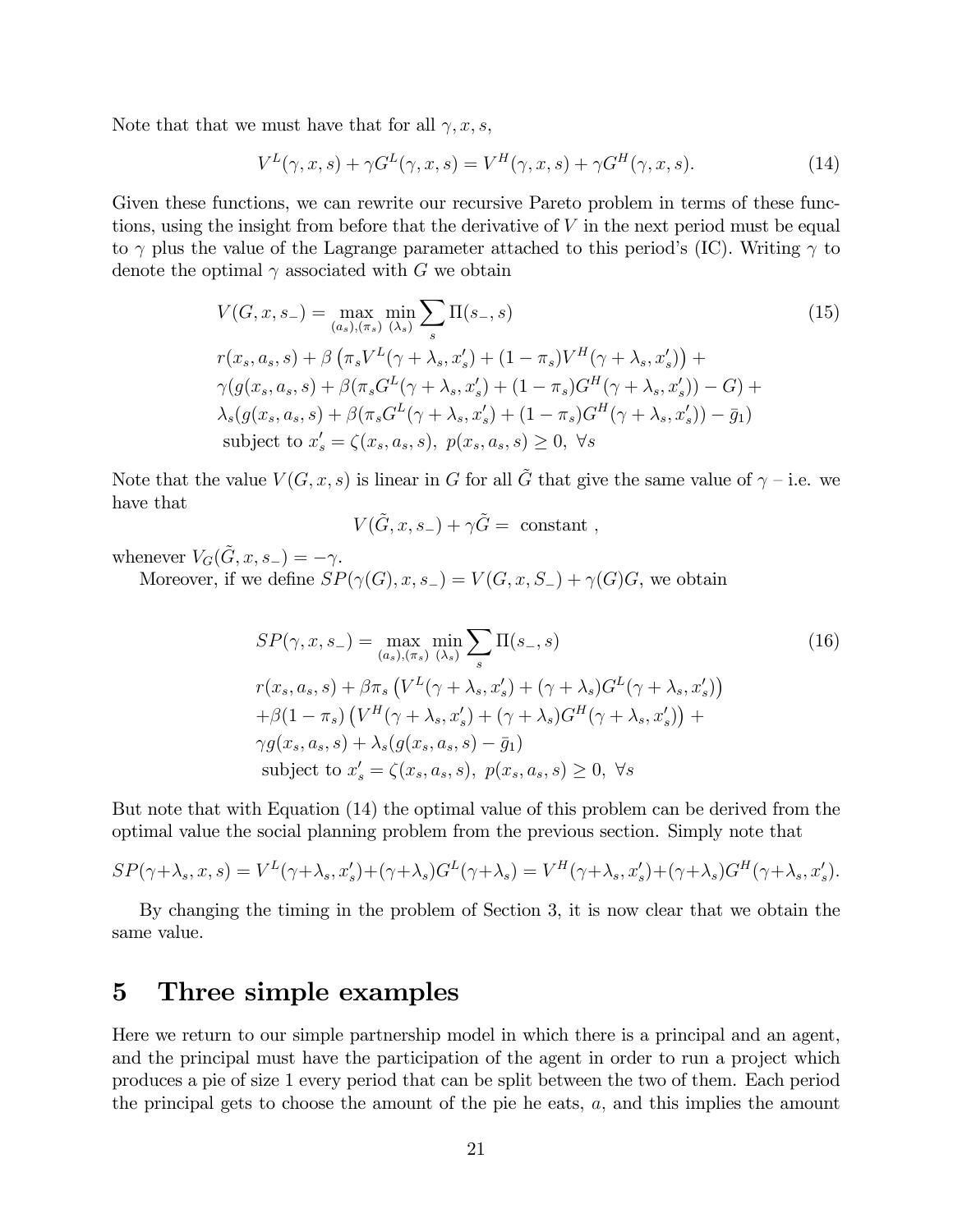that the agent eats,  $1 - a$ . The within period reward functions for the principal is  $log(a)$ and for the agent is  $log(1 - a)$ . Both are expected utility maximizers and both discount the future at rate  $\beta$ .

The agent has an initial outside opportunity, and then each period draws an outside opportunity. These opportunities put an initial ex ante lower bound on his payo§, which we call the participation constraint, and a conditional lower bound, which we can an incentive constraint. The ex ante outside opportunity which goes into the participation constraint is  $\bar{g}_2 = \frac{1}{1-\beta} \log(1/5)$ . Assume that in every period there are two states of the world  $s \in \{l, h\}$  $g_2 = \frac{1}{1-\beta}$  is  $g_2(1/\sigma)$ . Assume that in every period there are two states of the world  $\beta \in \{1, n\}$  which are i.i.d. and equi-probable. The conditional opportunity of the agent depends on the shock,  $\bar{g}_1(l) = \frac{1}{1-\beta} \log(\epsilon)$  and  $\bar{g}_1(h) = \frac{1}{1-\beta} \log(2/3)$ . These opportunities determine the conditional incentive constraint.

We will assume that a is bounded between  $\varepsilon$  and  $1 - \varepsilon$ , where  $\varepsilon$  is a small number that serves to bound the payoffs of the agent and the principal. We will consider two cases: (i) the set of actions a is convex and equal to  $|\varepsilon, 1 - \varepsilon|$ , and (ii) the set of actions is not convex. In the nonconvex case, we will allow for public randomization in order to convexify the set of payoffs. If the set of possible actions  $a$  by the principal is convex, then one can show that the Pareto frontier is strictly concave, however if the action set is not convex, then one can easily construct examples in which the Pareto frontier is weakly concave but not strictly so.

#### 5.1 Example 1: No flat spots

Assume that the set of possible actions are  $a \in [\epsilon, 1 - \epsilon]$  for some small  $\epsilon > 0$ .

The planning problem is given by

$$
\max_{a_t} E_{-1} \sum_{t=0}^{\infty} \beta^t \log(a_t)
$$
\nsubject to\n
$$
E_{-1} \sum_{t=0}^{\infty} \beta^t \log(1 - a_t) \ge \frac{1}{1 - \beta} \log(1/5)
$$
\n
$$
\log(1 - a_{h,t}) + E_t \sum_{i=1}^{\infty} \beta^i \log(1 - a_{t+i}) \ge \frac{1}{1 - \beta} \log(2/3)
$$
\n
$$
\log(1 - a_{l,t}) + E_t \sum_{i=1}^{\infty} \beta^i \log(1 - a_{t+i}) \ge \frac{1}{1 - \beta} \log(\varepsilon).
$$

Clearly the IC cannot bind in state  $l$ .

This problem is strictly concave, so the first-order conditions are necessary and sufficient. If we denote the multiplier on the PC by  $\gamma_0$  and the multipliers on the IC constraint in history state  $(h^{t-1}, h)$  and  $(h^{t-1}, l)$  by  $\beta^t \lambda(h^t) \Pr(h^t)$ , we get the first-order condition for  $a(h^t)$ ,

$$
\frac{1}{a(h^t)} - \left[\gamma_0 + \sum_{h^j \preceq h^t} \lambda(h^j)\right] \frac{1}{1 - a(h^t)} = 0,
$$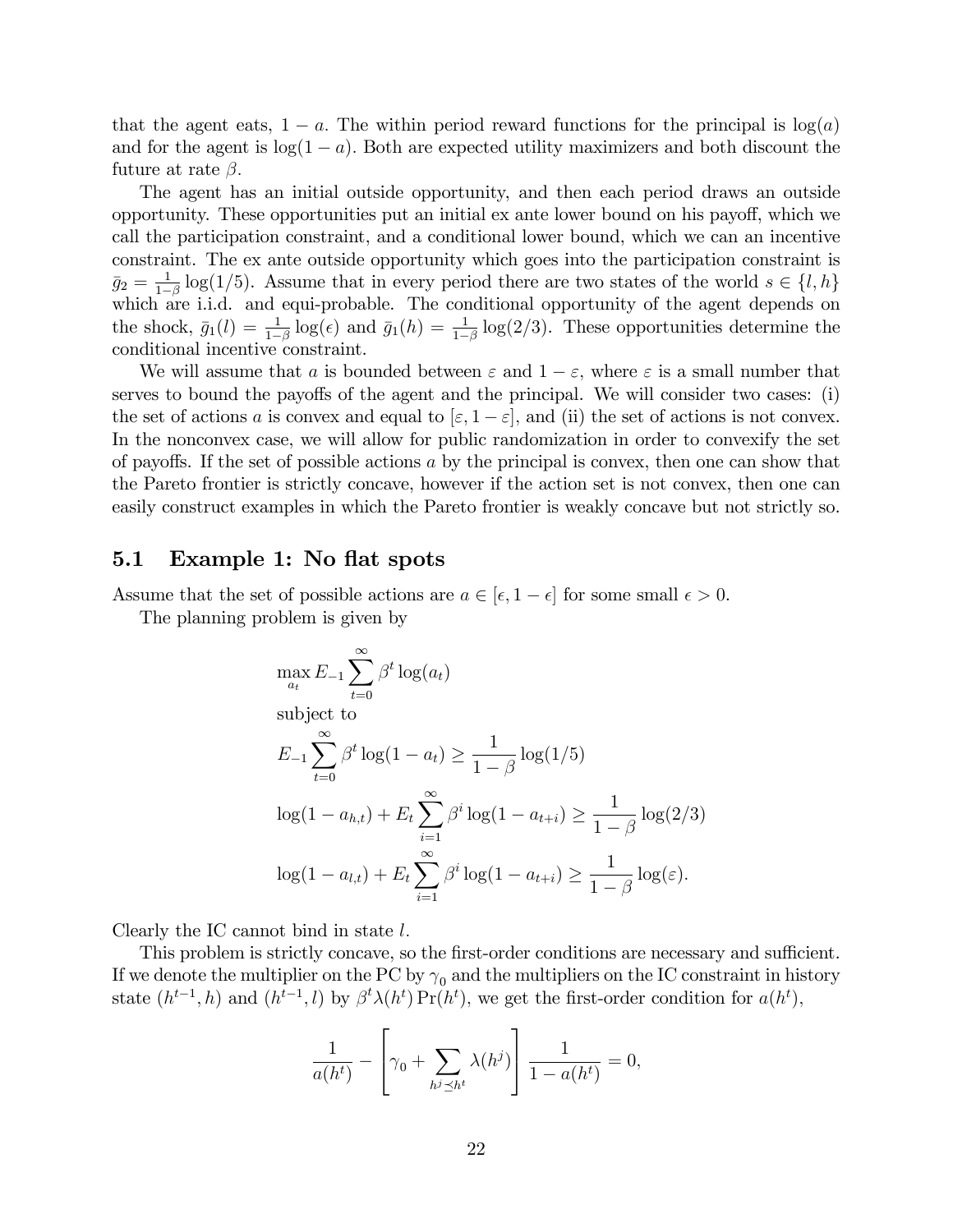where " $\preceq$ " means predecessor history and includes the current history. The fact that the IC multipliers for each state along an event tree come in additively motivated Marcet and Marimon to focus on the recursive multiplier

$$
\gamma(h^{t-1}) = \gamma_0 + \sum_{h^j \le h^{t-1}} \lambda(h^j),
$$

in which case multiplier in  $h^t$  become  $\gamma(h^{t-1}) + \lambda(h^t)$  in the above expression. Since this alternative representation is equivalent to the original representation, and since that representation was necessary and sufficient, it follows that this representation is as well. Finally, note here that if we treat  $\bar{g}_2$  as a parameter in the ex ante PC, we can solve out for the Pareto frontier by solving for the principal's payoff for each feasible value of  $\bar{g}_2 = G$ . The resulting Pareto frontier,  $P(G)$ , which gives the principal's payoff conditional G, will be strictly concave.

If we go a step further and consider a recursive planning-problem in which the state variable for the agent is his recursive multiplier  $\gamma$ , we get Marcet and Marimon's formulation

$$
F(\gamma, s) = \max_{a \in A} \min_{\lambda \ge 0} \log(a) + \gamma \log(1 - a) + \lambda [\log(1 - a) - \bar{g}_1(s)] + \beta E_s F(\gamma + \lambda, \tilde{s}).
$$

The first order conditions with respect to  $\alpha$  is simply

$$
\frac{1}{a} - \gamma \frac{1}{1 - a} - \lambda \frac{1}{1 - a} = 0
$$

The first order condition with respect to  $\lambda$  is

$$
\log(1 - a) - \bar{g}_1(s) + \beta E_s F' = 0.
$$

We obtain directly from these conditions that  $a = \frac{1}{1+\gamma}$  $\frac{1}{1+\gamma+\lambda}$ , if the resulting  $a \in [\epsilon, 1-\epsilon]$ , which will always be the case below. So we only need to solve for  $\lambda(\gamma, s)$  and as well as the period zero  $\gamma_0$  which is needed to satisfy the participation constraint.

Working recursively at  $\bar{\gamma} = 2$ , we want to verify that  $\lambda(\bar{\gamma}) = 0$ , independently of the shock. Note that we can write the utility the IC constraint promises the agent in  $h$  as  $\bar{g}_1(h) = \frac{1}{1-\beta} \log(\frac{\bar{\gamma}}{1+\bar{\gamma}})$ . Furthermore, under the assumption that  $\lambda = 0$ , the value-function is given by

$$
F_l(\bar{\gamma}) = F_h(\bar{\gamma}) = \frac{1}{1-\beta} \left( \log(\frac{1}{1+\bar{\gamma}}) + \bar{\gamma} \log(\frac{\bar{\gamma}}{1+\bar{\gamma}}) \right).
$$

In shock h, the first order condition with respect to  $\lambda$  at  $\lambda = 0$  becomes

$$
\log(\frac{\gamma}{1+\gamma}) - \frac{1}{1-\beta}\log(\frac{\bar{\gamma}}{1-\bar{\gamma}}) + \frac{\beta}{1-\beta}(\log(\bar{\gamma}) - \log(1+\bar{\gamma})) = 0,
$$

so in fact  $\lambda = 0$  is the optimal policy if  $\overline{\gamma} = 2$ . In shock l it is easy to see that the  $\lambda \geq 0$ constraint becomes binding and so  $\lambda = 0$  is also the optimal policy.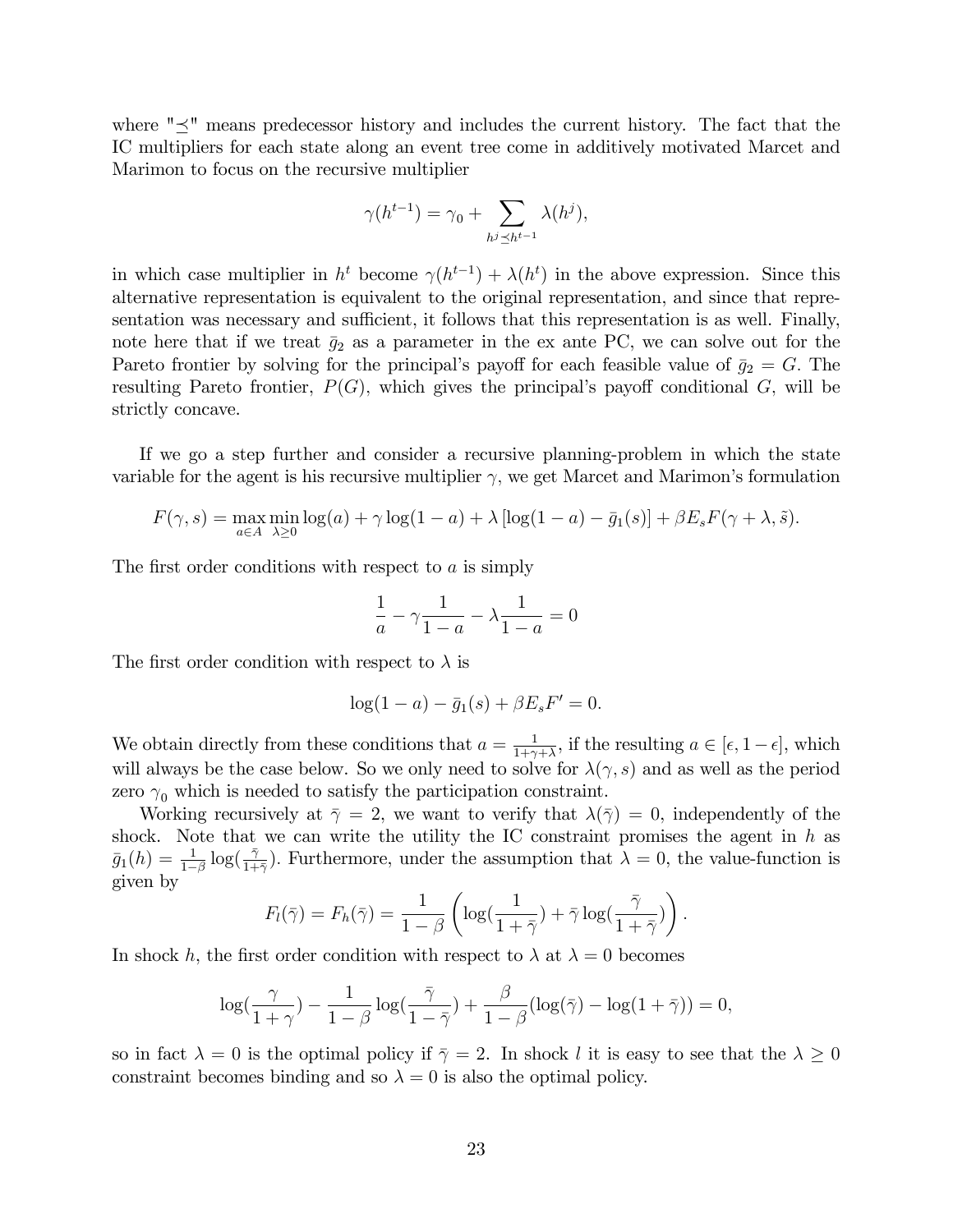Working backwards, for any  $\gamma < \bar{\gamma}$  it is easy to verify, by the above argument, that in shock h the optimal policy is given by  $\lambda(\gamma) = \overline{\gamma} - \gamma$  and so  $a = \frac{1}{1+\gamma}$  $\frac{1}{1+\bar{\gamma}}$ . The value function is then

$$
F_h(\gamma) = \frac{1}{1-\beta} \left( \log(\frac{1}{1+\bar{\gamma}}) + \bar{\gamma} \log(\frac{\bar{\gamma}}{1+\bar{\gamma}}) \right) - (\bar{\gamma} - \gamma) \bar{g}_2
$$
  
= 
$$
\frac{1}{1-\beta} \left( \log(\frac{1}{1+\bar{\gamma}}) + \gamma \log(\frac{\bar{\gamma}}{1+\bar{\gamma}}) \right).
$$
<sup>4</sup>

In shock l, we claim that  $\lambda = 0$  is the optimal policy, whenever  $\gamma \ge \frac{1}{1-\epsilon} - 1$ . If  $\lambda = 0$ ,

$$
F_l(\gamma) = \log(\frac{1}{1+\gamma}) + \gamma \log(\frac{\gamma}{1+\gamma}) + \frac{\beta}{2} [F_l(\gamma) + F_h(\gamma)],
$$

and substituting for  $F_h(\gamma)$  and  $\bar{\gamma}$ , the value function is given by

$$
F_l(\gamma) = \frac{1}{1-\beta/2} \left( \log(\frac{1}{1+\gamma}) + \gamma \log(\frac{\gamma}{1+\gamma}) + \frac{\beta}{2-2\beta} (\log(1/3) + \gamma \log(2/3)) \right).
$$

One can easily check that the first order conditions with respect to  $\lambda$  give a corner solution  $\lambda = 0.$ 

Finally the initial  $\gamma_0$  is now pinned down by the participation constraint through the value function of the agent.<sup>5</sup>

### 5.2 Example 2: Flat spots

We now change the previous example and assume that  $a \in {\{\epsilon\}} \cup [0.5, 1 - \epsilon]$ . There is now a potential áat spot in the Pareto-frontier at

$$
\gamma^* = \frac{\log(0.5) - \log(\epsilon)}{\log(1 - \epsilon) - \log(0.5)} > 1.
$$

For an  $\gamma > \gamma^*$  the corner solution  $a = \epsilon$  is optimal, and the constraint that  $\lambda \geq 0$  binds, hence  $\lambda = 0$ , the (IC) constraint does not bind and  $F_s(\gamma) = \frac{1}{1-\beta} (\log(\epsilon) + \gamma \log(1-\epsilon))$  for both  $s = 1, 2$ . At  $\gamma = \gamma^*$  the optimal solutions (to the recursive Pareto-problem) are all randomizations over 0.5 and  $\epsilon$ , yielding 0.5 or  $1 - \epsilon$  to the agent. Since any  $\gamma > \gamma^*$  implies the agent getting  $1 - \varepsilon$  forever, the IC constraints cannot possibly bind at  $\gamma^*$  and  $\lambda = 0$ . Note that if  $\beta$  is so small that

$$
\log(0.5) - \frac{1}{1-\beta} \log(2/3) + \frac{\beta}{1-\beta} \log(1-\epsilon) < 0,
$$

it will never be optimal to put positive weight on 0.5 in the h state and randomization only occurs in the l state. Clearly not all these randomizations are optimal solutions to the principal agent problem (even if they only occur in the l-state).

<sup>&</sup>lt;sup>5</sup>Marcet and Marimon don't include an initial participation constraint and hence in their formulation,  $\gamma_0 = 0.$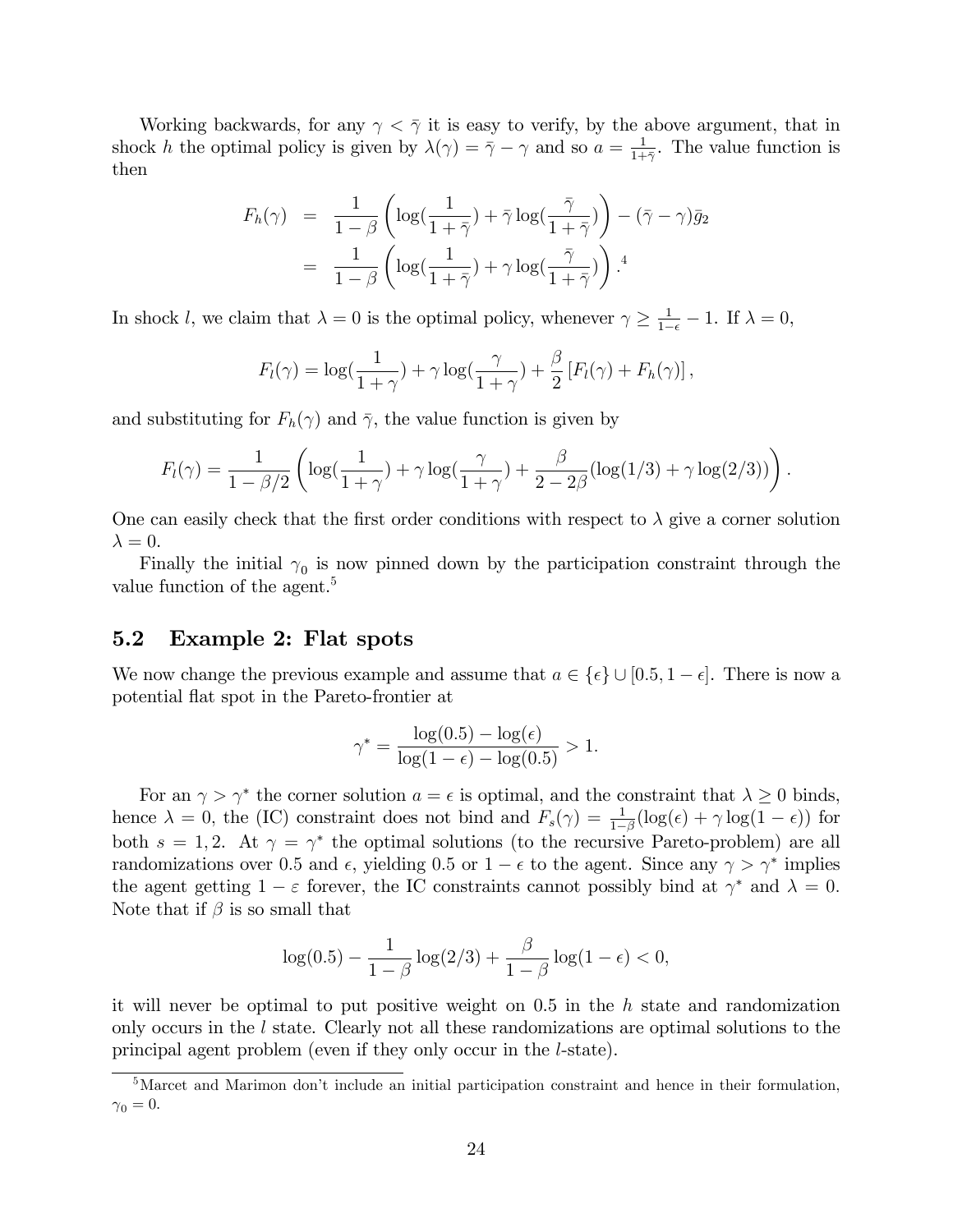If we let  $G_s^H(\gamma^*)$  denote the high payoff to the agent in state s and  $G_s^L(\gamma^*)$  the low, then randomizing over extreme payoffs in the appropriate manner will allow us to achieve the efficient outcome. Clearly at  $\gamma = \gamma^*$ , the highest possible outcome for the agent is to set his consumption equal to  $1 - \epsilon$  forever, and this implies that  $G_s^H(\gamma^*) = \frac{1}{1-\beta} \log(1-\epsilon)$ ,  $s = l, h$ , and that the ex ante high payoff  $G^H(\gamma^*)$  is equal to this as well.

Next consider recursively defining  $G_s^L(\gamma^*)$  as

$$
G_s^L(\gamma^*) = \min_{\pi \in [0,1], a \in \{0.5, 1-\epsilon\}} \log(1-a) + \beta \left(\pi G^H(\gamma^*) + (1-\pi)G^L(\gamma^*)\right)
$$

subject to

$$
G_s^L(\gamma^*) \ge \bar{g}_1(s)
$$

and where

$$
G^L(\gamma^*) = .5 \left[ G^L_l(\gamma^*) + G^L_h(\gamma^*) \right].
$$

Clearly, we will want to make  $\pi$  and a as small as possible subject to the incentive constraint. Since the incentive constraint has to hold ex-post, we cannot randomize over  $a$  to satisfy this constraint. However, we can do so by randomizing over  $G<sup>L</sup>$  and  $G<sup>H</sup>$ , which means that we are randomizing over actions tomorrow. Since the incentive constraint doesn't bind in the low state, it follows that  $\pi = 0$ ,  $a = 0.5$ , and

$$
G_l^L(\gamma^*) = \log(0.5) + \frac{\beta}{2} \left[ G_l^L(\gamma^*) + G_h^L(\gamma^*) \right]. \tag{17}
$$

Since the incentive constraint binds in the high state  $G_h^L(\gamma^*) = \bar{g}_1(h)$ . Equation (17) then yields directly

$$
G_l^L(\gamma^*) = \frac{1}{1 - \beta/2} (\log(0.5) + 0.5\beta \bar{g}_1(h)).
$$

The associated actions are clear in the low state – in the high state they depend on  $\epsilon$  and the discount factor. If there exists a  $\pi$  such that

$$
\log(0.5) + \beta \left( \pi (0.5G_h^H + 0.5G_l^H) + (1 - \pi)(0.5G_h^L + 0.5G_l^L) \right) = \bar{g}_1(h),
$$

then the optimal action is 0.5, otherwise it must be  $\epsilon$ . Note that there might be a region where the action is not unique and both  $1/2$  and  $\epsilon$  to the job with the right probabilities.

For any  $\gamma_0 < \gamma^*$  in shock h the (IC) constraint binds, the optimal  $\lambda(\gamma_0) = \gamma^* - \gamma_0$ and the associated action is  $\omega_L^H(h)$  together with a randomization over next periods' actions that gives  $\bar{g}_1(h)$  for the agent. In shock l, on the other hand, as in the example above, if  $\gamma_0 \geq \frac{1}{1-\epsilon} - 1$  the optimal  $\lambda = 0$  and the unique policy is determined by  $a = \frac{1}{1+\epsilon}$  $\frac{1}{1+\gamma_0}$ . The participation constraint pins down  $\gamma_0$ . The reason why one does not have to keep track of  $G^H$  and  $G^L$  for  $\gamma < \gamma^*$  is simple: At h, there is initially no randomization, the  $\gamma + \lambda$  brings one to the áat spot but it is clear that the strategy is uniquely determined as the one that yields  $\bar{q}_1(h)$ .

Note that the randomization  $\pi$  is identical for both shocks in the subsequent period. This is only possible because we randomize over the two extreme points of two intervals, describing the sets  $\mathcal{G}(s')$  for the two possible shocks  $s' = 1, 2$  in the next period.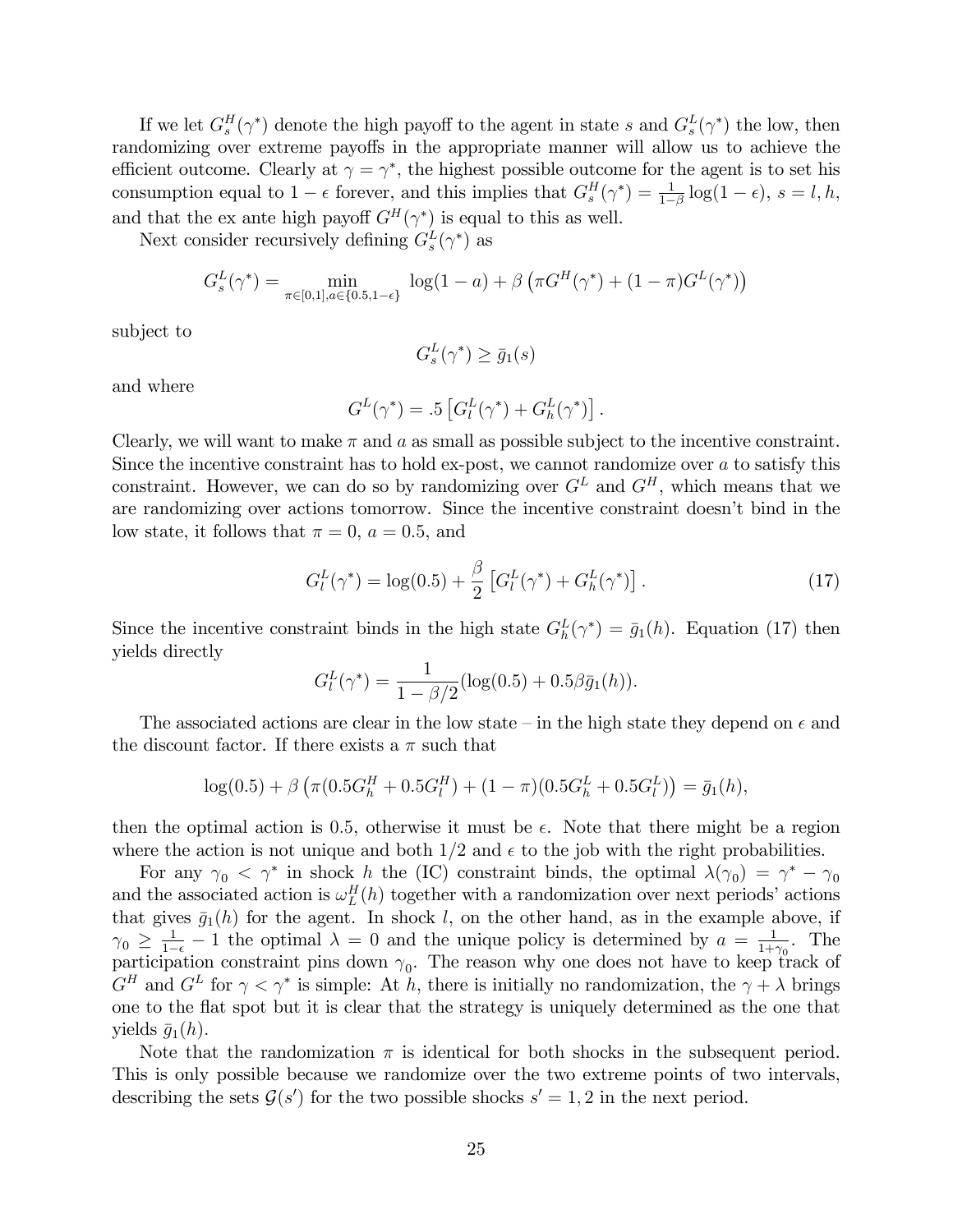### 5.3 Example 3: How do Flat Spots Propagate

We now change the example by assuming that the action space can stochastically switch from the continuous action space  $(c)$  to the discrete action space  $(d)$  and stay there forever. The state space is now  $s \in \{(l, c), (h, c), (l, d), (h, d)\}\,$ , where the draws of l and h continue to be i.i.d. and equiprobable, and the probability of switching from  $c$  to  $d$  next period is  $\rho$ , while d is an absorbing state. If the state is  $(i, c)$  for  $= l, h$  then the action space is  $A(i, c) = [\epsilon, 1 - \epsilon],$  while if it is  $(i, d)$  it is  $A(i, d) = {\epsilon} \cup [0.5, 1 - \epsilon].$  We assume that the initial states are either  $(l, c)$  or  $(l, d)$ .

The recursive planning problem is

$$
F(\gamma, s) = \max_{a \in A(s)} \min_{\lambda \ge 0} \log(a) + \gamma \log(1 - a) + \lambda [\log(1 - a) - \bar{g}_1(s)] + \beta E_s F(\gamma + \lambda, \tilde{s}),
$$

and the first-order conditions are still

$$
\frac{1}{a} - \gamma \frac{1}{1 - a} - \lambda \frac{1}{1 - a} = 0
$$

with respect to a and

$$
\log(1 - a) - \bar{g}_1(s) + \beta E_s F' = 0
$$

with respect to  $\lambda$ , which implies that  $a = \frac{1}{1+\alpha}$  $\frac{1}{1+\gamma+\lambda}$ , if the action space is  $A(i, c)$  and the resulting  $a \in [\epsilon, 1 - \epsilon].$ 

Clearly, when the action space is  $A(i, d)$ , the solution to this problem will work just like in the example 2, and there will be a flat spot on the conditional Pareto frontier at slope  $\gamma^*$ . For this reason, continue to let  $G_l^j$  $\ell_l^j$  for  $j = H$  and L denote the high and low payoffs respectively in the discrete case when  $s = l$ . In state  $(l, c)$ , the payoff to the agent,  $W_l(\gamma)$ , will be implicitly given by

$$
W_l(\gamma) = \log(1 - a(\gamma + \lambda)) + \frac{\beta}{2}(1 - \rho)W_l(\gamma + \lambda)
$$

$$
+ \rho \frac{\beta}{2} [(\pi G_l^H(\gamma + \lambda) + (1 - \pi)G_l^L(\gamma + \lambda))]
$$

$$
+ \frac{\beta}{2} [(1 - \rho) + \rho] \bar{g}_1(h),
$$

where  $\lambda$  is chosen to satisfy the incentive constraint that this payoff must be at least  $\bar{g}_1(l)$ . If  $\lambda > 0$  then this payoff must be  $\bar{g}_1(l)$ , and hence is uniquely defined. If  $\gamma \neq \gamma^*$  and  $\lambda = 0$ , then  $G_l^H(\gamma) = G_l^L(\gamma)$  and the payoff is again uniquely defined. However if  $\gamma = \gamma^*$  and  $\lambda = 0$ , then the  $G_l^H(\gamma) > G_l^L(\gamma)$  and the ability to randomize over this two continuation payoffs will induce a flat section on the Pareto frontier today.

Similarly, in state  $(h, c)$  the payoff to the agent,  $W_h(\gamma)$  will be implicitly given by

$$
W_h(\gamma) = \log(1 - a(\gamma + \lambda)) + \frac{\beta}{2}(1 - \rho)W_h(\gamma + \lambda)
$$

$$
+ \rho \frac{\beta}{2} \left[ \left( \pi G_l^H(\gamma + \lambda) + (1 - \pi)G_l^L(\gamma + \lambda) \right) \right]
$$

$$
+ \frac{\beta}{2} \left[ (1 - \rho) + \rho \right] \bar{g}_1(h),
$$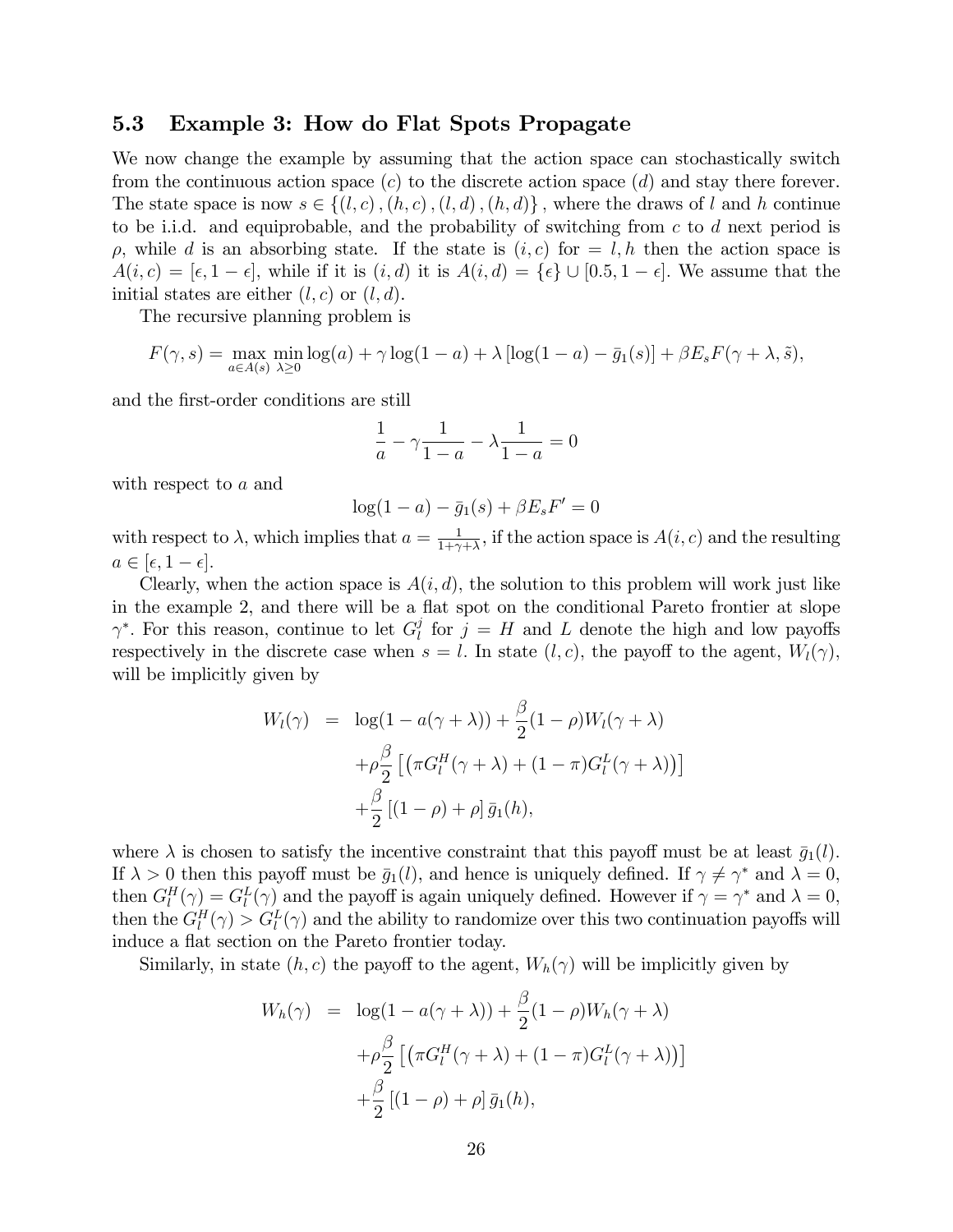where  $\lambda$  is chosen to satisfy the incentive constraint that this payoff must be at least  $\bar{g}_1(h)$ . If with  $\gamma = \gamma^*$ ,  $\lambda = 0$  and  $\pi = 1$  the payoff  $W_h(\gamma) > \bar{g}_1(h)$ , then here too the payoff to the agent will be indeterminate when  $\gamma = \gamma^*$ .

This example illustrates that flat sections in the continuation Pareto frontier do induce flat spots in the current Pareto frontier, but only at the specific value of the multiplier.<sup>6</sup>

### 6 Computational Considerations

We show in this section that the insights from the simple example above carry over to more complicated models. For simplicity we assume that there is no physical state. For models with a physical state variable (such as for example capital), many of the insights of this section will still hold true as long as one makes strong enough assumptions on the law of motion,  $\zeta$ .

We propose a simple value function iteration to solve for the optimal policy even when there are áat spots in the Pareto-frontier. In the case without physical state, the recursive planner problem simplifies to

$$
F(\gamma, s) = \max_{\psi \in \Psi} \min_{\lambda \ge 0} \sum_{a \in \text{supp}(\psi)} \psi(a)
$$
  
\n
$$
\left[ r(a, s) + \sum_{i=1}^{I} (\gamma^i g^i(a, s) + \lambda_a^i (g^i(a, s) - \bar{g}_{1s}^i)) + \beta E_s F(\gamma + \lambda_a, s') \right]
$$
  
\nsubject to  
\n
$$
p(a, s) \ge 0, \quad \forall a \in \text{supp}(\psi).
$$
\n(18)

Standard arguments show that for a given s, F is continuous in  $\gamma$ . To see that it is also convex it is useful to consider the non-recursive social planning problem (7).

$$
SP(\gamma_0, s_0) = \max_{(\psi_t) \in \Psi^{\infty}} E_{s_0}^{\psi} \left[ \sum_{t=0}^{\infty} \beta^t \left( r(a_t, s_t) + \sum_{i=1}^I \gamma_i g^i(a_t, s_t) \right) \right]
$$
subject to  
\n
$$
\text{supp}(\psi_t) \subset \mathcal{A}(h^{t-1}, s_t) \text{ for all } h^{t-1}, s_t
$$
\n
$$
g^i(a_t, s_t) + E_t^{\psi} \sum_{n=1}^{\infty} \beta^n g^i(a_{t+n}, s_{t+n}) \ge \overline{g}_1^i \quad \forall a_t \in \text{supp}(\psi_t), \ \forall t, \ \forall i
$$

We proved above that  $SP(\gamma, s) = F(\gamma, s)$  and furthermore it is easy to see that that for any  $s \in s, \gamma, \tilde{\gamma} \geq 0$  and  $\mu \in [0, 1], SP(\mu\gamma + (1 - \mu)\tilde{\gamma}, s) \leq \mu SP(\gamma) + (1 - \mu)SP(\tilde{\gamma}).$  For this just note that if  $(\psi_t^*)$  solves the social planner problem for  $\gamma^* = \mu \gamma + (1 - \mu) \tilde{\gamma}$ , it is feasible for

<sup>6</sup>This result is sensitive to the assumption that the principal and the agent discount at the same rate.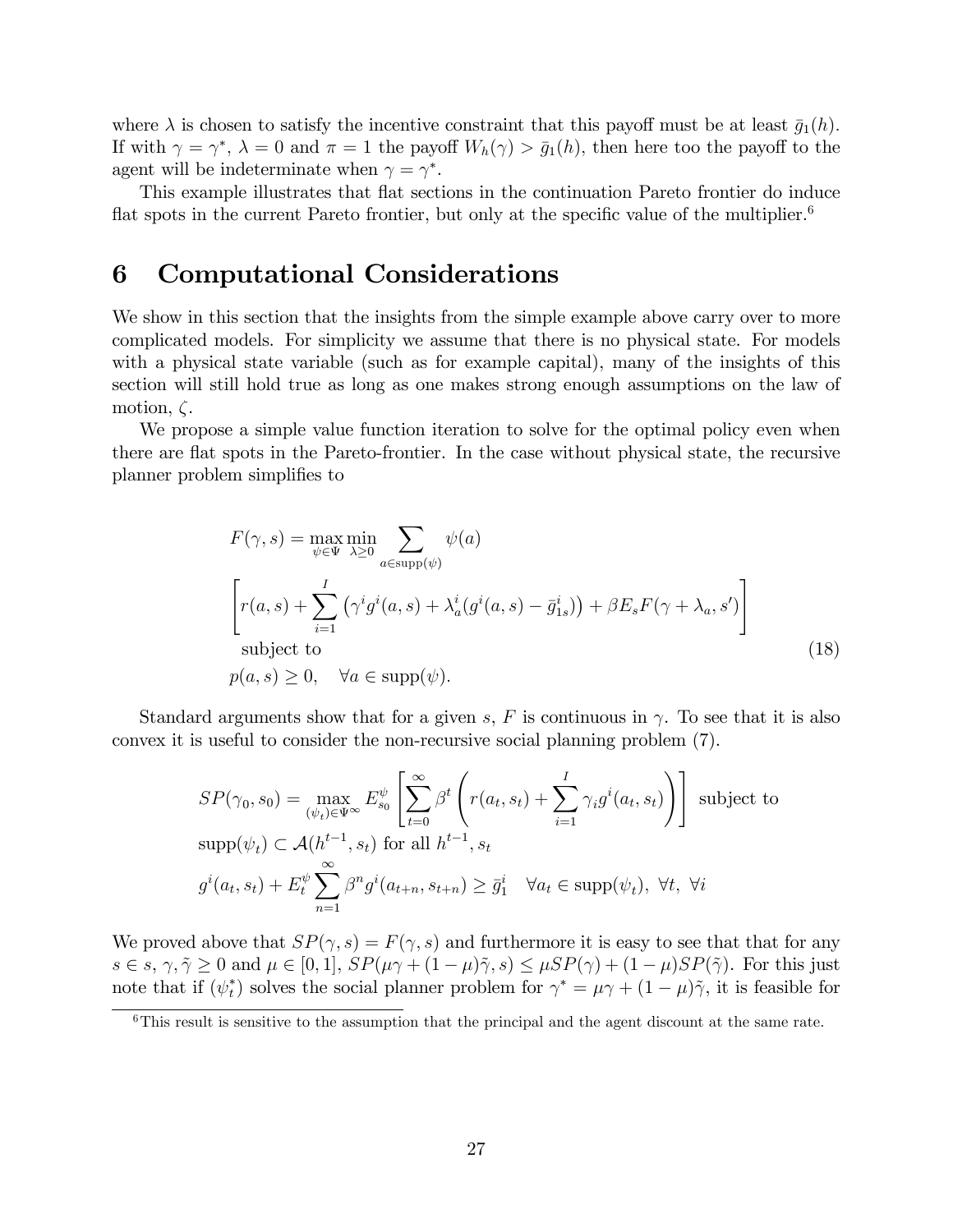both  $\gamma$  and  $\tilde{\gamma}$ . Therefore

$$
\mu SP(\gamma, s) + (1 - \mu) SP(\tilde{\gamma}, s) \ge
$$
\n
$$
\mu E_{s_0}^{\psi^*} \sum_{t=0}^{\infty} \beta^t \left( r(a_t, s_t) + \sum_{i=1}^I \gamma_i g^i(a_t, s_t) \right) + (1 - \mu) E_{s_0}^{\psi^*} \sum_{t=0}^{\infty} \beta^t \left( r(a_t, s_t) + \sum_{i=1}^I \tilde{\gamma}_i g^i(a_t, s_t) \right) =
$$
\n
$$
SP(\mu \gamma + (1 - \mu) \tilde{\gamma})
$$

Let  $\nabla F(\gamma, s)$  denote the subdifferential of F with respect to  $\gamma$ . This possibly multivalued map is (cyclically) monotonically increasing in  $\gamma$ . If F is differentiable at  $\gamma$ , the map is singlevalued and equal to the gradient of  $F$  (see Rockefellar (1970)). The points where  $F$  fails to be differentiable are precisely those that correspond to a flat spot in the Pareto-frontier. It is also standard to see that given an action a, an interior solution for  $\lambda$  must satisfy the first order condition

$$
g(a,s) - \bar{g}_{1s} + \beta E_s \partial(s') = 0,\tag{19}
$$

with  $\partial(s') \in \nabla F(\gamma + \lambda, s')$  for all s'.

It is clear that for a given  $(\gamma, s)$  and a given  $\lambda$  the set of optimal actions (that are associated with that  $\lambda$ ) can be determined without knowledge of F. If the problem is smooth it is simply the set of zeros of the equations

$$
D_a r(a, s) + (\gamma + \lambda) Dg(a, s) + \eta Dp(a, s) = 0, \quad \eta_i p_i(a, s) = 0,
$$
 (20)

that satisfy  $p(a, s) \geq 0$ . In the strictly concave case, this system has a unique solution which can be found with standard methods, otherwise all solutions to this system can be obtained using Gröbner bases if the reward functions are algebraic and the dimension of the action space is not too large (see Kubler and Schmedders  $(2010)$ ) – this method has the advantage that  $(\gamma + \lambda)$  can be treated as a parameter and the Gröbner basis only needs to be computed once.

If the problem is not smooth, as in the example, one needs to look first for solutions in the smooth region and then go through all endpoints (or discrete choices) to enumerate the support of all possible randomizations.

Note that by the first order conditions (19) for a given  $\lambda$ , if one of the reward functions is strictly monotone in the action, there can only be more than one solution if  $\lambda = 0$  or if we are at a point where  $F(\gamma + \lambda, s')$  is not differentiable for some s'.

Also note that if  $a(\gamma + \lambda)$  and  $a(\gamma + \tilde{\lambda})$  and solve Equation (20) for  $\lambda$  and  $\tilde{\lambda}$  respectively, and if  $\lambda < \lambda$ , we must have  $g(a(\gamma + \lambda), s) < g(a(\gamma + \lambda), s)$ . Since  $\nabla F$  is monotone, the first order condition (19) then implies directly that there cannot be two different  $(a, \lambda)$  and  $(\tilde{a}, \lambda)$ with  $\lambda \neq \lambda$  that both solve the Bellman equation (10).

These observations suggest a simple value function iteration to solve the functional Equation (10) and to implement our approach computationally.

We start with an initial guess of a single-valued policy and differentiable and convex value function. As in standard value function iteration (see e.g. Judd (1998)), we iterate backwards, solving the Bellman equation at a finite number of predetermined points in each iteration. This is possible, because we can control for possibility of multiplicity in a simple fashion. We check separately if there are solutions for  $\lambda = 0$ . If not, we use standard methods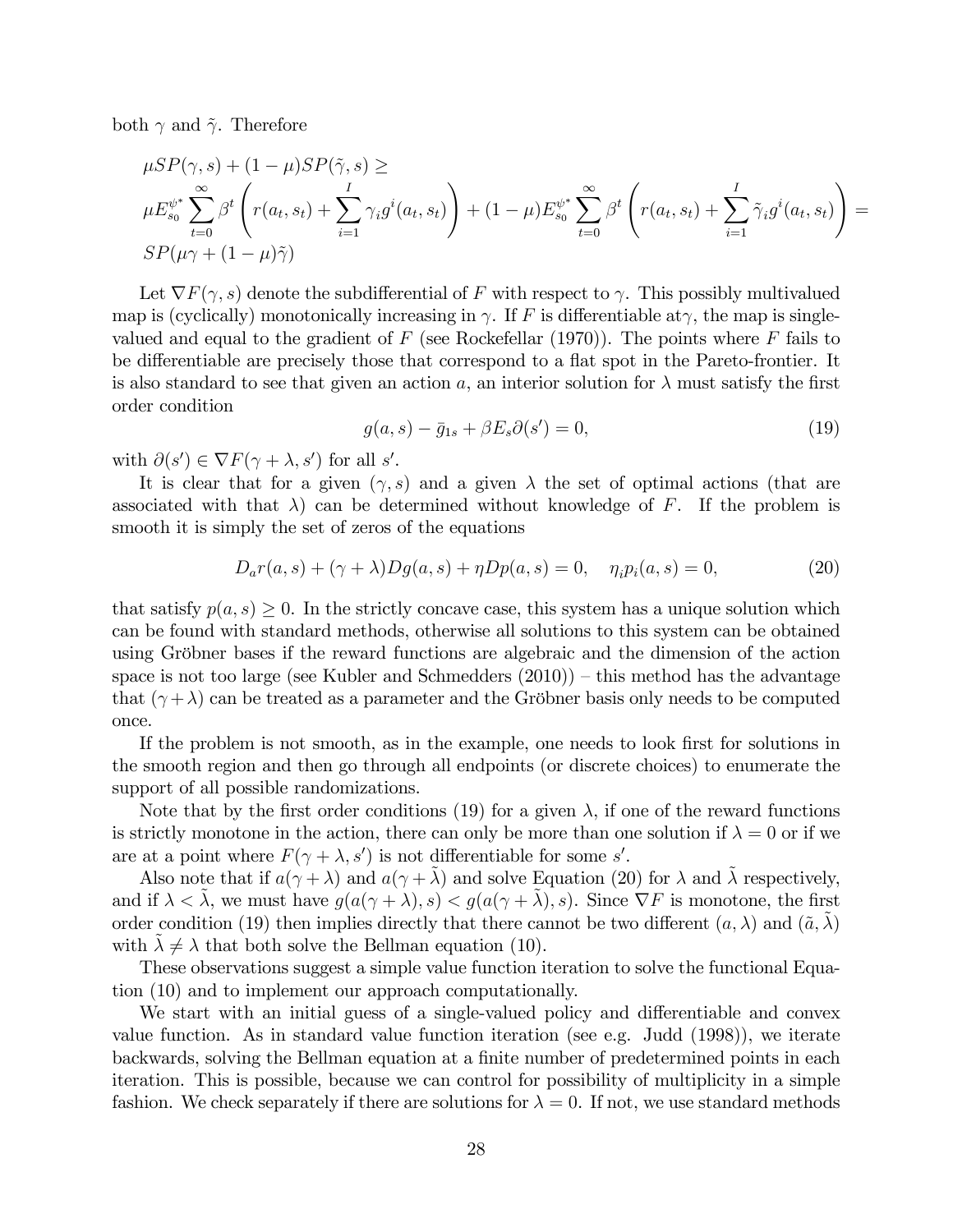to find a solution for an interior  $\lambda$ . Only if the associated  $\lambda > 0$  leads to a nondifferentiability of tomorrow value function we need to again use all solution methods to Önd all solutions in a for that given  $\lambda$ . At the same time, we perform value function iteration on the agents' utilities  $G(\gamma, s)$  and approximate the optimal policy  $A(\gamma, s, v)$  For the case  $I > 1$  it can be verified at each stage that if there is a flat spot, the set of agents' utility in fact does form a polytope. For the simple case  $I = 1$ , in the case of a flat spot, we simply need to keep track both of  $G<sup>L</sup>$  and  $G<sup>H</sup>$  and include into the policy the optimal randomization over next periods' continuation. Value function iteration can be done parallel to keeping track of the vertices of the set  $G(\gamma, s)$ .

### 7 Conclusion

The recursive multiplier approach in Marcet and Marimon (1994) can be extended to models with áat spots in the Pareto-frontier. In order for our method to be computationally tractable, the flat spots must be polytopes. This is obviously always the case if there is only one agent in addition to the principal. In the case of several agents, this will naturally be the case if the flat spots are generated lotteries over a finite number of actions. On the other hand, it is clearly possible to construct problems where the flat spot is a general convex set. For problems like this, neither the promised utility approach nor our method is likely to be feasible.

### References

- [1] Aiyagari, R., A. Marcet, T. Sargent and J. Seppala (2002), Journal of Political Economy, 110(6), 1220-1254.
- [2] Atkeson, A. and H. Cole, (2005) A Dynamic Theory of Executive Compensation and Optimal Capital Structure, N.B.E.R. working paper #11083.
- [3] Attanasio, O. and J. Rios-Rull (2000), Consumption Smoothing in Island Economies: Can Public Insurance Reduce Welfare?, European Economic Review, 44(7), 1225-1258.
- [4] Chien, Y., H. Cole and H. Lustig, (2007), A Multiplier Approach to Understanding the Macro Implications of Household Finance, N.B.E.R. working paper #13555.
- [5] Cole, H. and E. Prescott (1997), Valuation Equilibrium with Clubs, Journal of Economic Theory, 74, 19-39.
- [6] Cooley, T., R. Marimon and V. Quadrini (2004), Aggregate Consequences of Limited Contract Enforceability, Journal of Political Economy, 112(4), 817-847.
- [7] Dechert, W.D., (1982), Lagrange multiplier in infinite horizon discrete time optimal control models, Journal of Mathematical Economics, 9, 285-302.
- [8] Fukuda, K, (2004) From the zonotope construction to the Minkwoski sum of convex polytopes, Journal of Symbolic Computation, 38, 1261-1272.